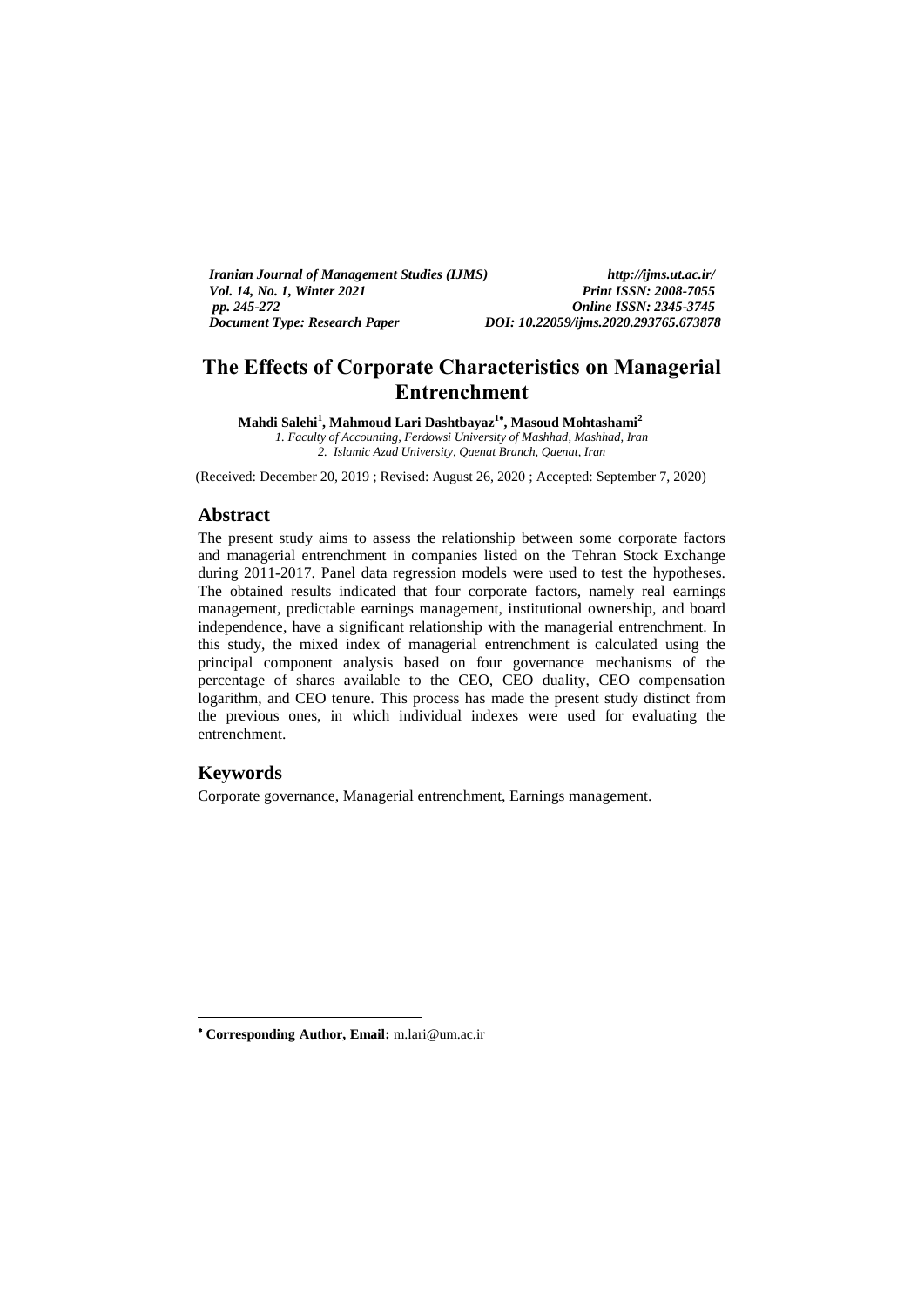### **1. Introduction**

Agency costs are derived from a conflict of interests; hence providing motivation and monitoring on managers' behaviors is a matter of utmost importance to converge the interests of managers with that of the shareholders (as more personal interests). In case the managerial entrenchment is severe, it could not be controlled even by the independent boards, and it exerts devastating effects on corporate performance. In this case, the CEO will seek for some ways to neutralize the regulatory systems and expand his/her authorities. However, in case of the existence of a mild managerial entrenchment, we could even control that by other managers (Ammari et al., 2016). Managerial entrenchment means a considerable portion of the corporate share is under the control of the management, and its performance conflicts with that of the other shareholders (Baratiyan & Salehi, 2013), they have more authority in determining corporate strategies (Salas, 2010). Experimental studies have shown that the entrenched managers prefer lower than optimum financial leverage, longer-term debt, more cash holding, less pay for a cash benefit, and more investment (Florackis & Ozkan, 2009). The entrenched managers invest less in long-term vital activities, like research and development (Ammari et al., 2016). Chakraborty et al. (2014) indicated that those entrenched managers who are not under market surveillance had shown a weak performance in innovative activities. In general, managerial entrenchment does not always have negative effects. Hirshleifer (1993) declared that entrenched managers might invest in projects with higher risks to yield more revenue for shareholders and other corporate partners because only those managers can maintain their positions that produced enough revenue. Further, Salas (2010) revealed that as the stock price response to the sudden death of an efficient CEO is negative, such response is positive in the case of the death of an entrenched manager. In this study, the effect of some corporate factors will be assessed on the managerial entrenchment of companies listed on the Tehran Stock Exchange.

A few studies conducted on the topic of the study around the world; however, the current research almost is a unique study that mixes the index of managerial entrenchment with factor analyses based on four governance mechanisms of the percentage of shares available to the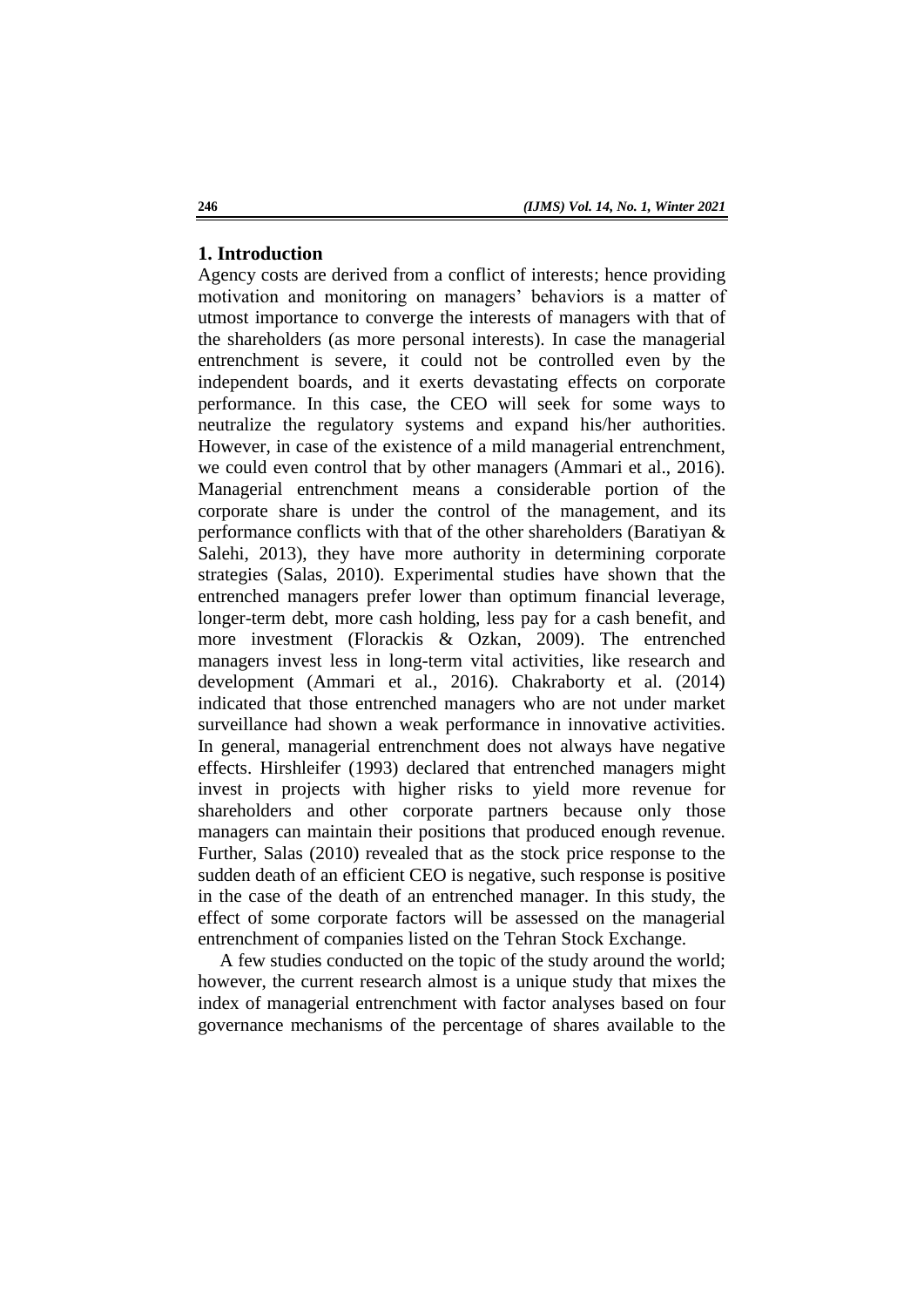CEO, CEO duality, CEO compensation logarithm, and CEO tenure. By calculating managerial entrenchment, the current study has made itself distinct from the previous ones in which individual indexes were used for the evaluation of the entrenchment.

# **2. Theoretical Principles and Literature Review**

## **2.1. Tax Avoidance and Managerial Entrenchment**

According to agency theory, managers of companies are pursuing their interests instead of that of the owners, which is in contrast to maximizing shareholder's wealth (Ma et al., 2010). The conflict of interest between managers and shareholders has caused an information asymmetry and has produced the agency costs (Mustapha & Che Ahmad, 2011). Managerial entrenchment means the management has a considerable amount of the corporate share, and its performance is in contrast to maximizing the corporate earnings (Baratiyan & Salehi, 2013). According to this theory, corporate managers are afraid of takeover pressures and are more inclined to perform antitakeover provisions to preserve them from such pressures (Chakraborty et al., 2014). By adopting specific policies, entrenched managers can maximize their interests, and this could be even detrimental to other shareholders (Lin et al., 2014). Implicitly, managerial entrenchment refers to corporate governance and is gaining increasing importance (Salas, 2010). During the past years, most attention has been directed toward different aspects of corporate governance as a monitoring and controlling mechanism for the authorities of managers. Tax avoidance has considerable potential in/direct effects. Tax cost reduction, cash flow increase, and shareholders' wealth increase are among the direct consequences, while the probability of imposing more tax, considering tax crimes, a probable pressure from the stateside for putting more tax on such firms, the reduction of the social accountability of firms and consequently, the reduction of firm value is among the indirect consequences of tax avoidance (Hanlon & Heitzman, 2010). Minnick and Noga (2010) indicated that smaller and more independent boards, less managerial entrenchment, and higher managerial compensation could affect tax management. Halioui et al. (2016) observed that the board size, CEO duality, and CEO compensation have an inverse relationship with tax aggressiveness. Young (2016) discovered that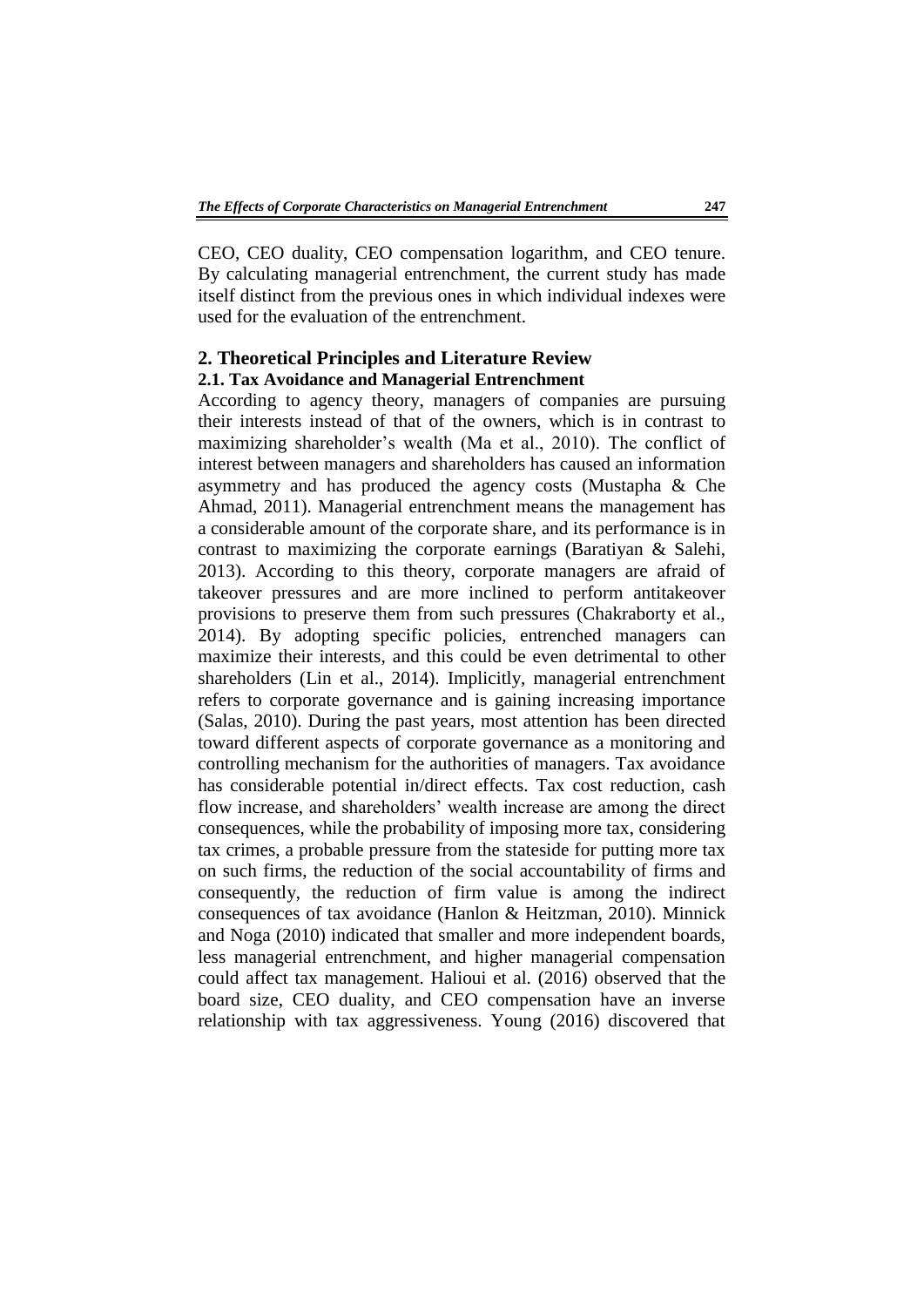the improvement of corporate governance could increase tax avoidance. Khan et al. (2017) believed that in the relationship between institutional ownership and tax avoidance, the increase of the former could enhance the latter. Kiesewetter and Manthey (2017) noticed that strong corporate governance could reduce the effective tax rate. In a more recent study, Akbari et al. (2018) investigated the effect of managerial ability on tax avoidance. They found that it has a significant impact on the relationship between managerial ability and tax avoidance.

# **H1: There is a significant relationship between tax avoidance and managerial entrenchment.**

### **2.2. Financial Restatement and Managerial Entrenchment**

Financial restatement could put the credit of the future financial statements at high risk (Jiang et al., 2015). According to Mande and Son (2012), the number of financial restatements is growing increasingly, such that during 2003-2005 the index moved from 3.7% in 2002 to 6.8% in 2005. Financial restatement casts some doubts on management honesty, the adequacy of a company's internal control, the efficiency audit committee, the independence of external auditors, and audit quality.

Nahar Abdullah et al. (2010) discovered that the increase of institutional ownership could cause the reduction of financial restatement probability. Rakoto (2012) indicated that CEO duality, weak independence of the board and audit committee, CEO compensation, and low-quality external auditing have a significant relationship with the interest restatement. Mande and Son (2012) illustrated that companies, due to their responsiveness to the pressures, will change their auditor in case of financial restatement not only to increase their audit quality but to regain their fame. Hogan and Jonas (2016) declared that restatement enjoys high transparency, and revision has less clarity. Chin et al. (2017) indicated that after amending the law related to corporate governance, financial restatement could generally lead to the attenuation of firm performance, the decreasing effect of financial restatement would be completely removed from family companies, and the decreasing effect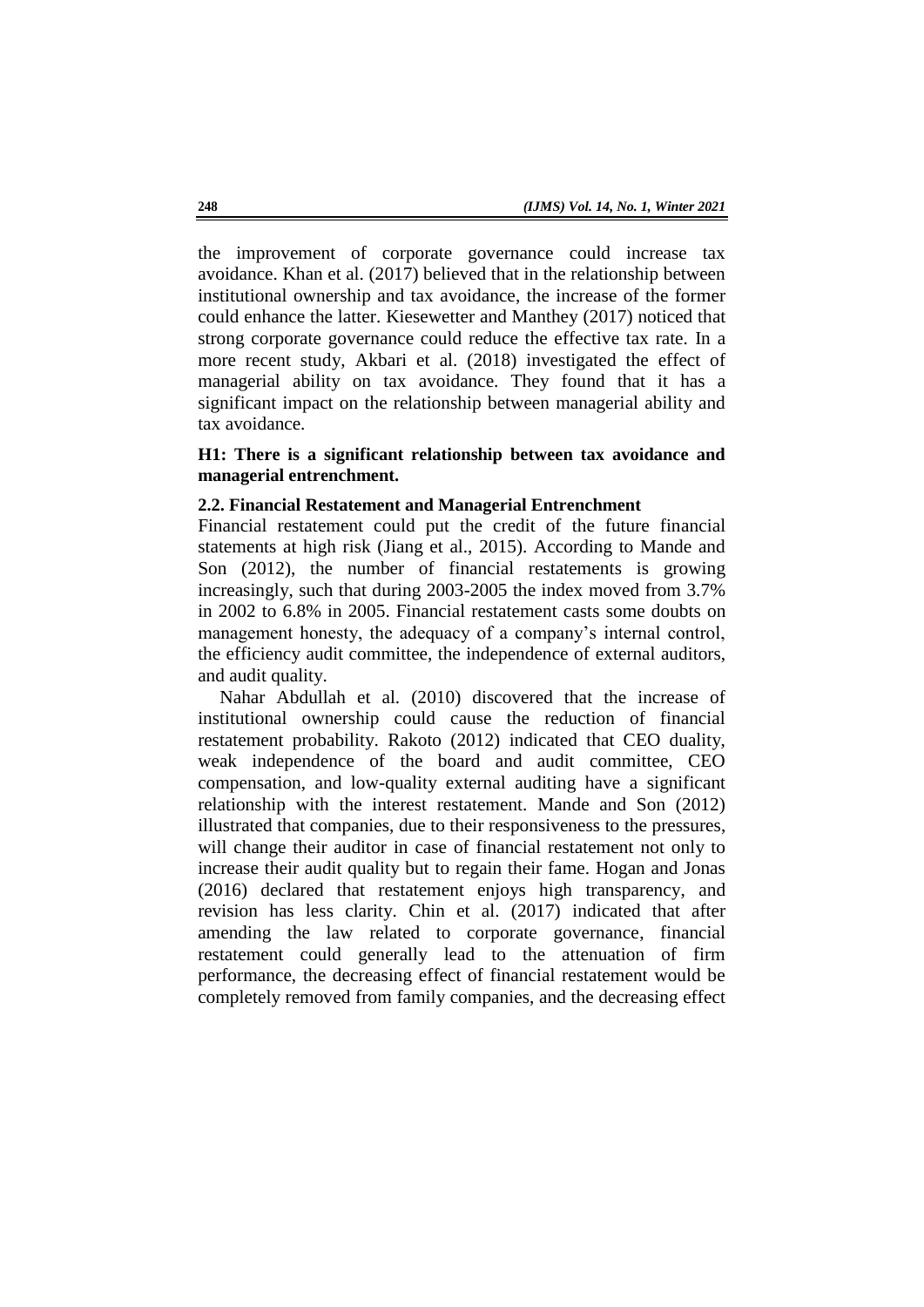of financial restatement would be intensified on non-family companies with no CEO duality.

# **H2: There is a significant relationship between financial restatement and managerial entrenchment.**

### **2.3. Audit Fees and Managerial Entrenchment**

The audit fee is defined based on the range of effort the auditor should make to decrease the audit risk to an acceptable level. Under a sound and reliable strategic system, the evaluation risk would be declined, and they would be able to rely on the internal control of their customers more strongly, so the required time for the content test would be declined and fewer audit fees are needed (Lin & Liu, 2013). Hassan et al. (2014) observed a positive relationship between corporate governance and audit fee, while Griffin et al. (2008) reported both a positive and negative relationship between these two elements.

Bliss (2011) concluded that CEO duality could limit board independence. Wang and Yang (2011) used the index of Bebchuk et al. (2009) to measure the managerial entrenchment. According to the results, there is a positive and significant relationship between audit fees and the index above. This study is conducted using information on the American Capital Market. Lin and Liu (2013) revealed that the impact of managerial ownership on the audit fee is not linear. Hassan et al. (2014) realized that corporate governance has a positive relationship with the audit fee. According to their obtained results, the audit fees have no association with firm size. Karim et al. (2016) found that the classified board (one of the aspects of managerial entrenchment) has a positive relationship with the audit fees.

# **H3: There is a positive relationship between audit fees and managerial entrenchment.**

### **2.4. Earnings Management and Managerial Entrenchment**

Real earnings management includes the manipulation of the actual operations of a business firm to distinguish the reported profit of the current period (Mitra et al., 2013). When earnings management goes up, managers would be exposed to the risk of scrutiny by the auditors and legislators, so they are prone to litigation (Banko et al., 2013).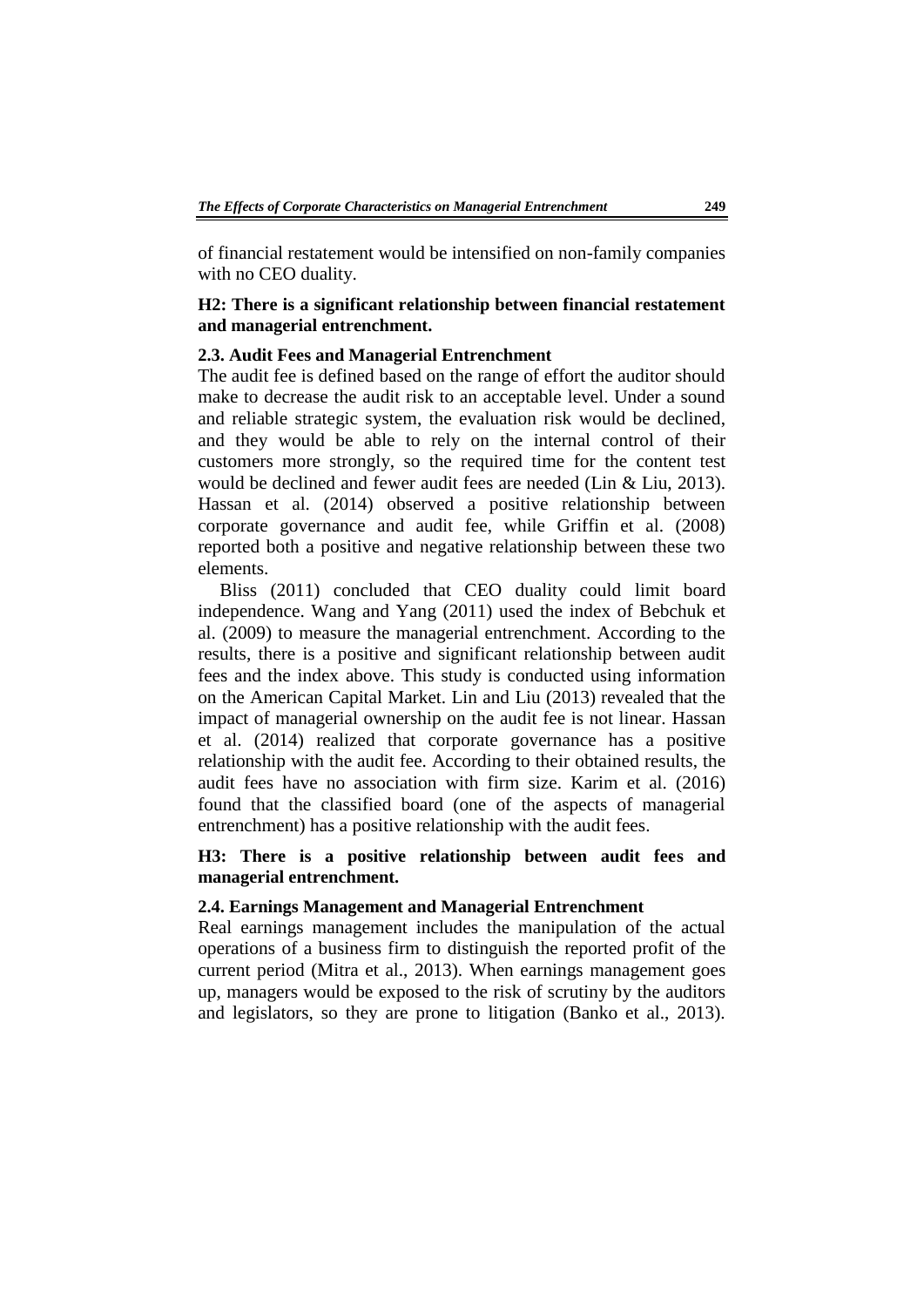Waweru and Riro (2013) assessed the relationship between corporate governance mechanisms and accrued earnings management based on the model proposed by Kothari et al. (2005). They noticed that the ownership structure could influence the accrue earnings management of the Kenyan companies. Contrary to the present study, Banko et al. (2013) showed that when the annual general assembly is held, the entrenched managers try significantly to perform the earnings management. Kamran and Shah (2014) concluded that the growth of managerial entrenchment could cause the managers to affect the firm decisions more easily and to change the accounting digits for their benefit. In this study, however, no significant relationship was observed between discretionary accruals and CEO duality. Liu and Wang (2015) realized that there is an inverse relationship between the corporate governance index and discretionary accruals. Salehi and Kamardin (2015) concluded that CEO duality has a significant relationship with the discretionary accruals. Zhou et al. (2016) found no significant relationship between these two variables. Atiqah and Wahab (2016) illustrated that the number of board sessions has an inverse and significant relationship with optional discretionary accruals. Elghuweel et al. (2017) showed that companies with strong corporate governance are significantly less engaged with earnings management. Alghamdi and Salimi (2012) found that among the governance mechanisms, except for three variables of the board size, external managers, and the number of the board sessions, other mechanisms have no significant effect on the prevention of opportunistic management. Chouaibi and Ibrahim (2015) showed that the type of earnings management is the most efficient. Yu-na (2013) showed that the board size, the number of the board session, and the board compensation motivation could significantly affect the real earnings management. Zgarni et al. (2014) indicated that although the board size has a significant relationship with the manufacturing costs and optional abnormal costs, sales manipulation has no such relationship. Finally, CEO duality has a significant relationship with the real earnings management. Lovata et al. (2016) realized that managers with shorter tenure are more willing to manufacturing increase. Moreover, CEO compensation has a significant relationship with optional abnormal costs. Zhou et al. (2016) discovered that real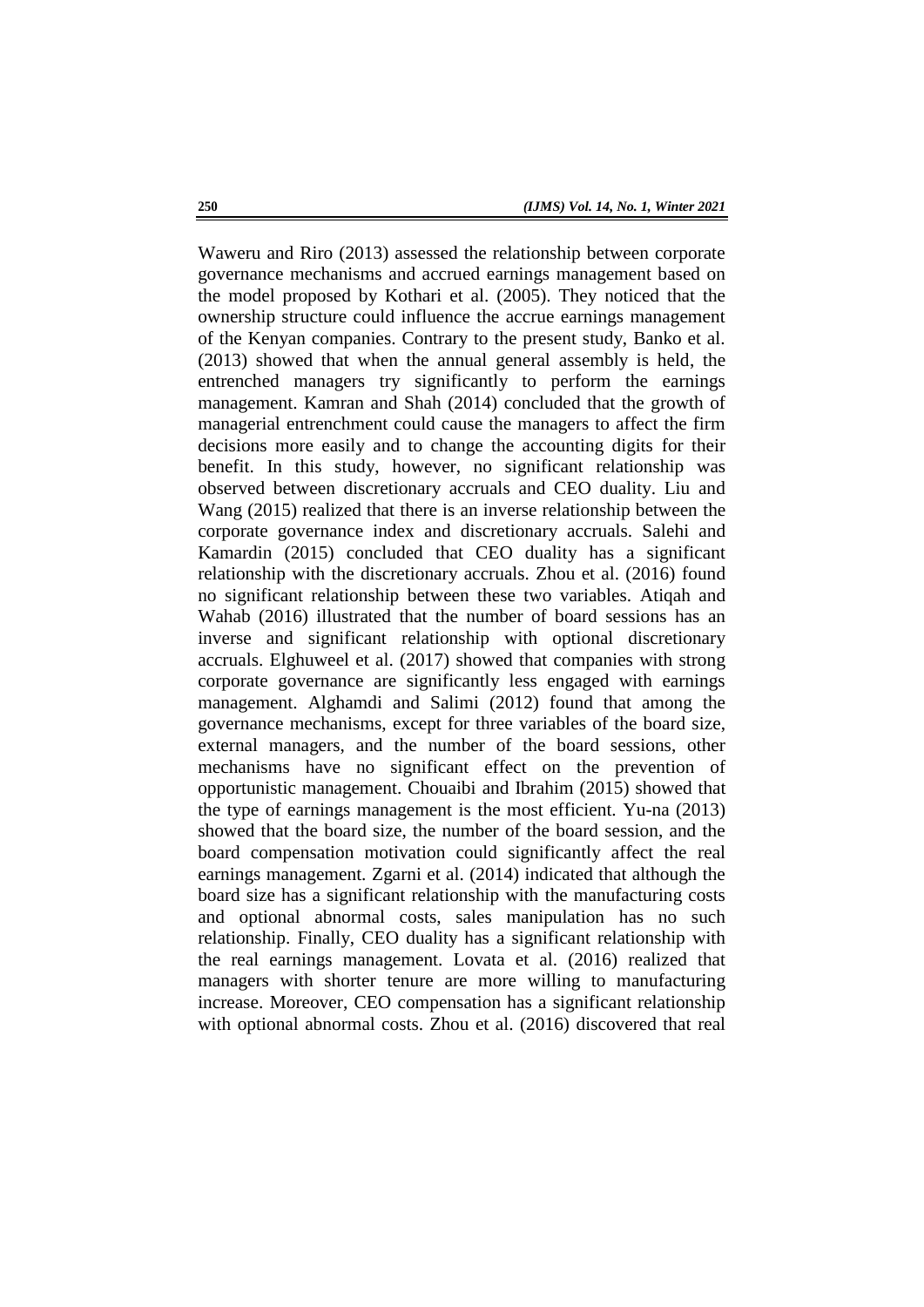earnings management could cause excessive CEO compensation. Geertsema et al. (2016) found that as the CEO is replaced, the companies decreasingly manage their profit through the manipulation of actual activities and discretionary accruals. Supriyaningsih and Fuad (2017) indicated that the financial and accounting expertise of the audit committee members and the size of the committee have a positive effect on the real earnings management. Finally,

Salehi et al. (2018) found a negative and significant relationship between managerial entrenchment and accrual-based earnings management in Iran. Further, they highlighted that entrenched managers are less likely to engage in manipulating real activities accruals.

**H4: There is a significant relationship between accrual earnings management and managerial entrenchment.** 

**H5: There is a significant relationship between predictive earnings management and managerial entrenchment.** 

**H6: There is a significant relationship between real earnings management and managerial entrenchment.** 

### **2.5. Ownership Concentration and Managerial Entrenchment**

Weak corporate governance will provide the opportunity for managers to reduce the quality of the reported interest, and this is an obvious sign of the collapse of business morality (Gonzalez & Garcia-Meca, 2014). Ownership concentration will motivate the shareholders to monitor the management activities, and this could solve the free-rider problem, which is created due to the dispersion of ownership, a condition in which the minor owners are not motivated enough to tolerate the surveillance costs. Thus, it is forecasted that companies with ownership concentration would have a higher market value (Harada & Nguyen, 2011).

Nguyen (2011) indicated that the CEO change has an inverse and significant relationship with the previous performance of the company. Beyer et al. (2012) noted that managers with no ownership in the company, compared with other managers, are suffering from underinvestment in the research and development department. Pinto and Leal (2013) found an inverse and significant relationship between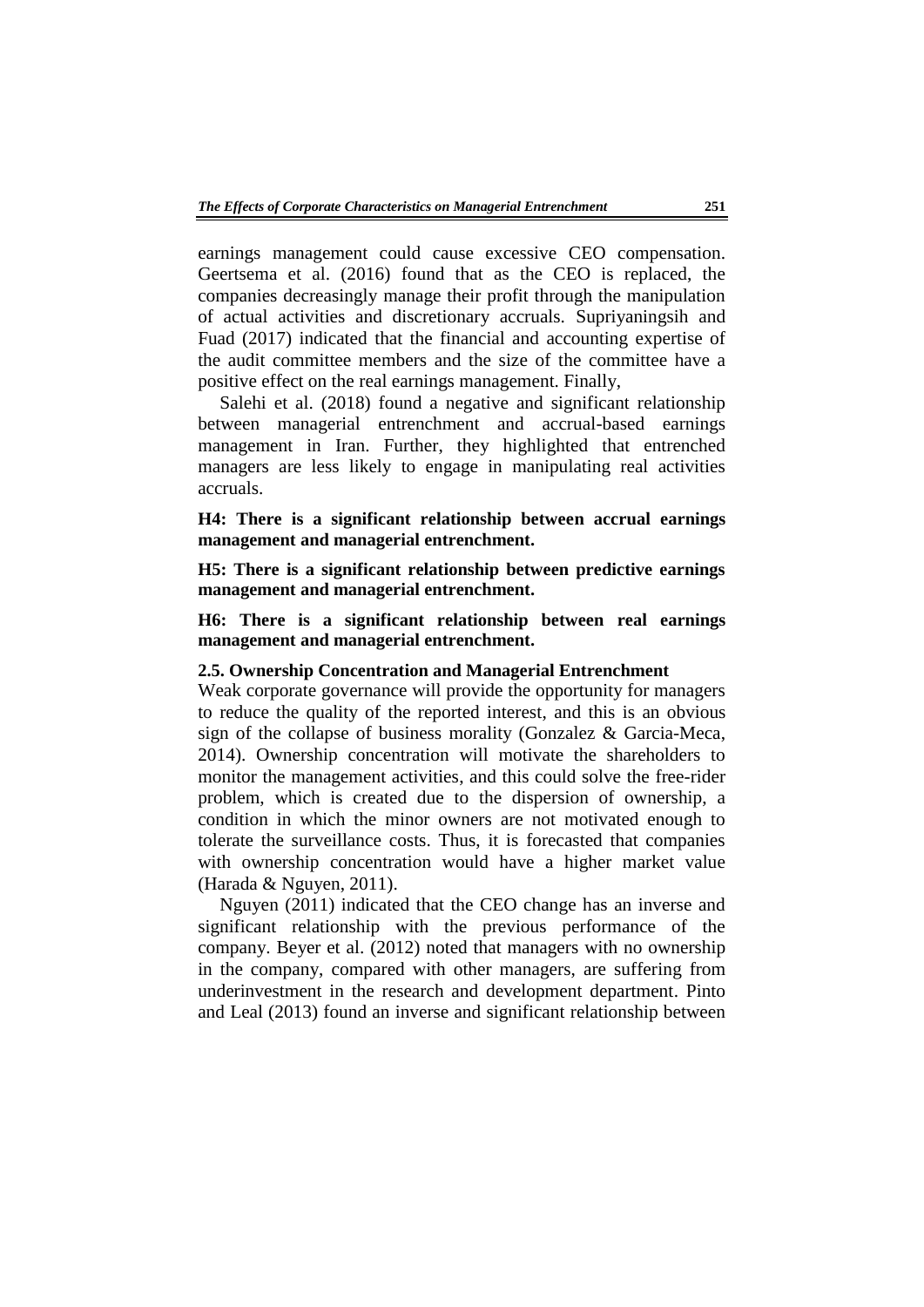ownership concentration and CEO compensation. Alves and Leal (2016) discovered that boards with lower ownership concentration and bigger size pay more to the CEO. Dardour and Boussada (2017) realized that there is a u-shape relationship between these two variables, which means that initially, there is an inverse relationship between the CEO compensation and state ownership, and after the increase of the latter, the direction is reversed.

# **H7: There is a significant relationship between ownership concentration and managerial entrenchment.**

#### **2.6. Institutional Investors and Managerial Entrenchment**

Croci et al. (2012) declared that in companies with family shareholders, the managerial entrenchment might be placed at the lowest level in that such shareholders are motivated enough to monitor the reduction of entrenchment. Such investors are better supervisors than individual shareholders because they have more information and are more effective. Due to their abilities in public advertising and voting right, institutional investors can affect management performance (Scott, 2014). The presence of institutional investors in the ownership structure of companies has resulted in the control of management authorities and the improvement of information efficiency. This could restrict the opportunistic behaviors and decrease agency costs (Gonzalez & Garcia-Meca, 2014). In general, institutional investors with different characteristics have different motivations for conducting high-priced monitoring.

Aggarwal et al. (2011) noted that changes in institutional ownership over time could affect any alteration in corporate governance positively, but the inverse is not true. Croci et al. (2012) found that there is such a relationship in these companies. Reddy et al. (2015) showed that institutional investors do not affect CEO compensation. The authors concluded that such investors did not apply the monitoring needed on managerial decisions and only concentrated on short-term decisions to satisfy their interests. Mazur and Salganik-Shoshan (2016) showed that when institutional investors are close geographically, companies are more willing to use the performance-based compensation systems.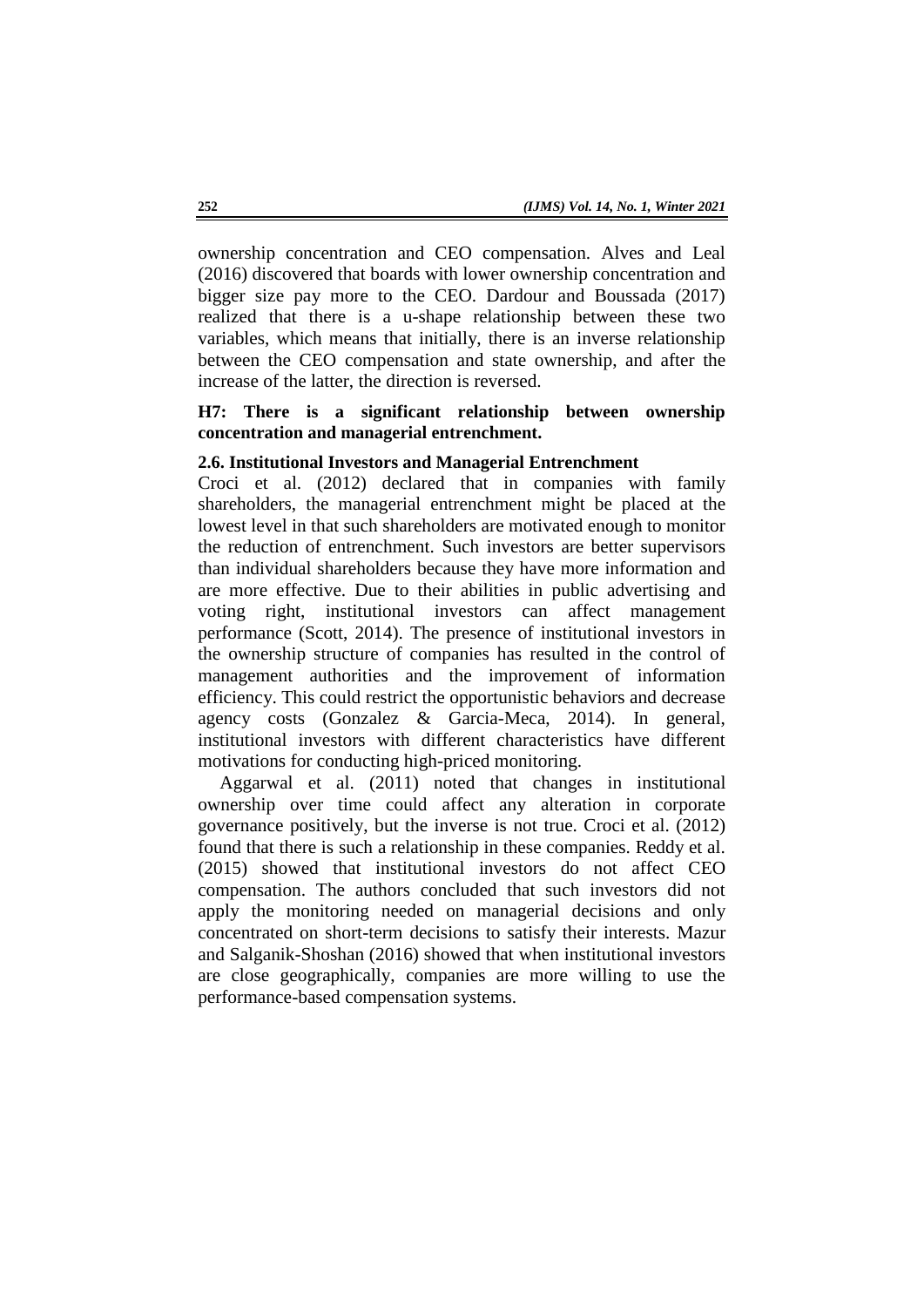# **H8: There is a significant relationship between institutional investors and managerial entrenchment.**

#### **2.7. Board Independence and Managerial Entrenchment**

According to Dalton and Dalton (2011), the board's willingness and competency for accountable monitoring on a firm depends on the board members' independence. An independent board can monitor a manager independently and consult with him/her to protect the interests of shareholders (Brickley & Zimmerman, 2010). When managerial entrenchment is not controlled by the unbound boards (independent members), it is more probable that managers show the opportunistic behaviors and pursue their interests, which could cause the decline of shareholders' wealth (Ammari et al., 2016).

Bliss (2011) indicated that there is a positive relationship between these two variables. However, such a positive relationship is only evident in companies whose CEO is the director of the board. Li et al. (2015) suggested that ownership concentration could affect the relationship between board independence and firm performance. Tan et al. (2015) indicated that there is a significant relationship between these two variables. Duru et al. (2016) indicated that CEO duality could significantly debilitate the firm performance, such that the board independence affects this relationship significantly. Supangco (2016) showed that there is a direct relationship between CEO duality and board independence.

A recent study by Salehi and Mohammadi Moghadam (2019) shows that management characteristics, namely management capability and overconfidence, are positively associated with the firm performance and improve the level of performance.

# **H9: There is a significant relationship between board independence and managerial entrenchment.**

### **2.8. Overconfidence and Managerial Entrenchment**

The combination of agency differences, managerial entrenchment, and overconfidence causes such firm biases to be more clarified (Mohamed et al., 2012). Innovations and more risk-taking are among the consequences of such a characteristic (Humphery-Jenner et al., 2016). Overconfidence and optimism are two major hidden features of psychological resources, which are proposed recently in the financial and economic resources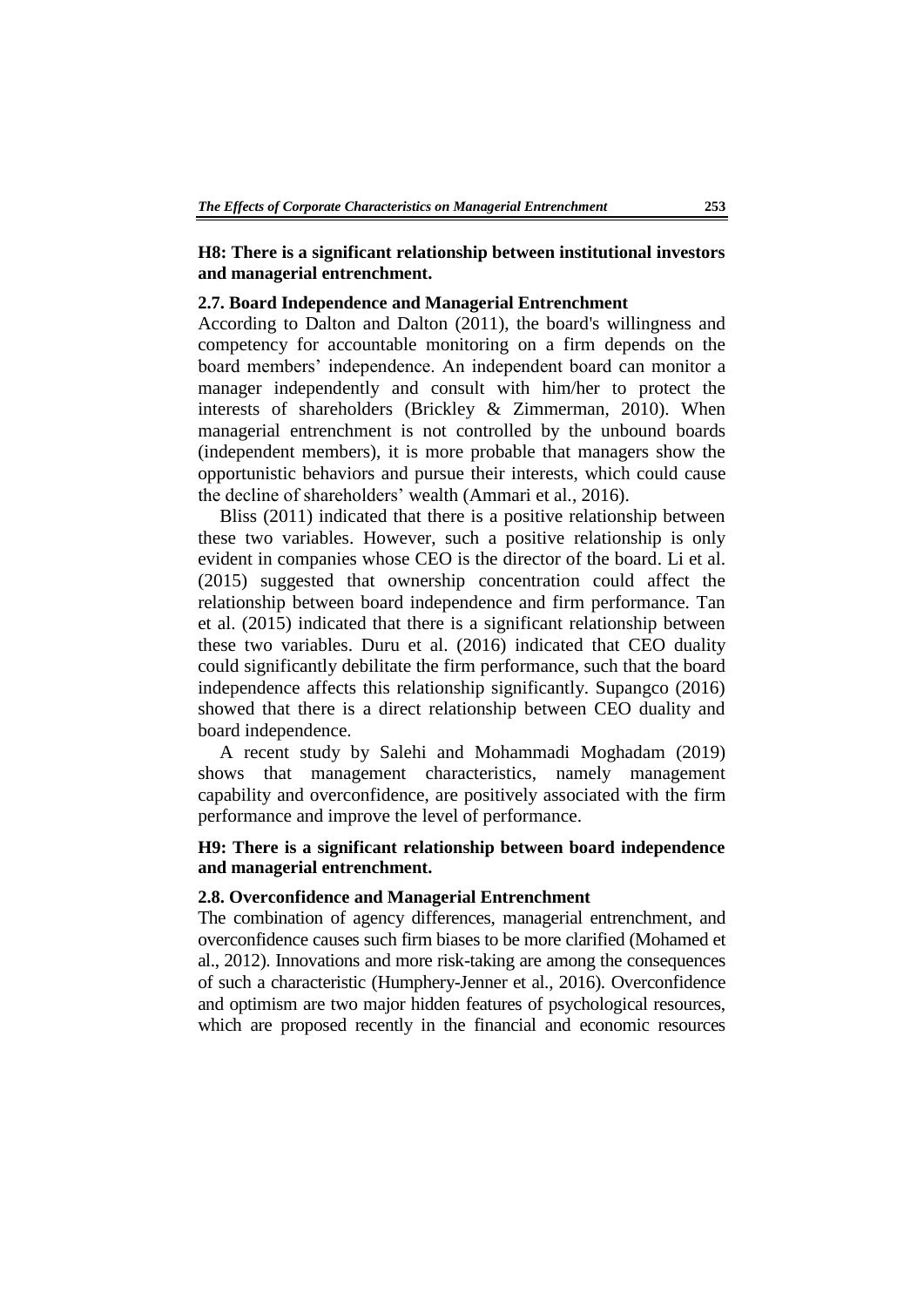(Otto, 2014). Experimental evidence revealed that people are overconfident because they believe that their consciousness and knowledge is broader than what exists in reality. This phenomenon is more common among managers than other people. Overconfidence could directly affect decision-making (Gervais et al., 2011).

Mohamed et al. (2012) discovered that internal governance mechanisms could influence CEO optimism. The governance mechanisms studied in this article include CEO tenure, CEO ownership, ownership concentration, CEO duality, board independence, and board size. Baccar et al. (2013) indicated that the board independence, board size, and absence of CEO duality contribute to the decline of CEO overconfidence. Otto (2014) found that overconfident managers generally gain less compensation than other managers do. Li and Perez (2016) illustrated that CEO optimism is of great importance for explaining management compensation, such that the range of its significant changes during the time. Zhao and Ziebart (2017) indicated that the market could cause the decline of CEO overconfidence through the increase in borrowing costs. Moreover, results showed that boards often prefer an intelligent CEO to an overconfident one. Lai et al. (2017) noticed that the overconfidence of a manager could cause the CEO to prefer the full ownership to a minor one to enter the foreign markets. Such a positive relationship, especially in uncertain settings with no information asymmetry, becomes stronger between overconfidence and managerial ownership.

# **H10: There is a significant relationship between overconfidence and managerial entrenchment.**

#### **3. Research Methodology**

#### **3.1. Statistical Model**

The following regression model is used for testing the hypotheses:

 $ME = a_0 + b_1 TA + b_2 RESTAT + b_3 FEE + b_4 AEM + b_5 PEM + b_6 REM +$  $b_7OC + b_8 IO + b_9BI + b_{10} OVERC + b_{11} SIZE + b_{12} LOSS + b_{13} ADDIT + e$ 

where, ME is managerial entrenchment, TA is tax avoidance, RESTAT is a financial restatement, FEE is audit fees, AEM is accrual earnings management, PEM is predictive earnings management, REM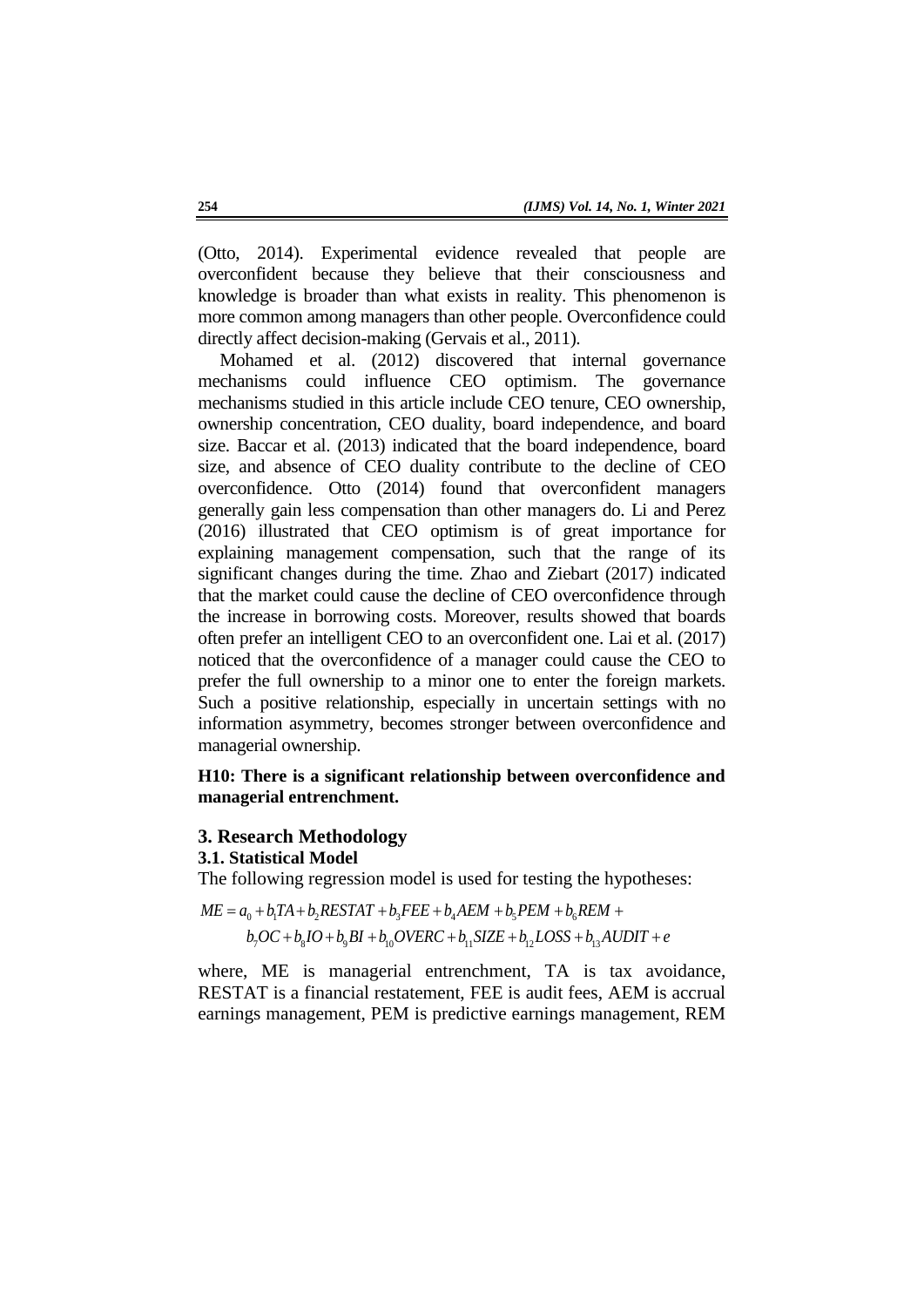is real earnings management, OC is ownership concentration, IO is institutional ownership, BI is board independence, OVERC is overconfidence, SIZE is firm size, LOSS is losing company, and AUDIT is the type of audit firm.

# **3.2. Research Variables**

Managerial entrenchment is the dependent variable of the study. Managerial entrenchment is, in fact, the CEO's abuse of corporate governance mechanisms, in a way that he/she creates the entrenchment and pursues his/her own goals. In this paper, considering Lin et al. (2014) and following the availability of Iranian Capital Market information, the following four variables are used for the analysis of principal components to measure the entrenchment:

The share available to the CEO (CEO-SHARE): this variable is calculated according to the number of shares available to the CEO divided by the total number of the shares published.

CEO duality (CEO-CHAIR): this variable is used as an indicator, in a way that if the CEO is the director of the board, it will be 1, otherwise 0.

CEO compensation (B-COM): this variable is defined as the natural logarithm of CEO compensation.

CEO tenure (CEO-TENURE): is the number of years an individual is present as the CEO in the board of directors.

In this study, the effect of corporate factors is studied on managerial entrenchment, so the following corporate factors have the role of the independent variable:

Financial restatement (RESTATE): this variable is naturally qualitative, but by attributing numbers 0 and 1 to its occurrence or non-occurrence, it is turned into a discrete quantitative variable.

Audit fee (FEE): the natural logarithm of audit fee is used in this study.

Corporate governance mechanisms: three variables of board independence, ownership concentration, and institutional investor are used as the mechanisms of corporate governance.

Board Independence (BI): this is the percentage of unbounded managers on the board, which is calculated by dividing the number of unbounded members into the total board members (Rashid, 2015).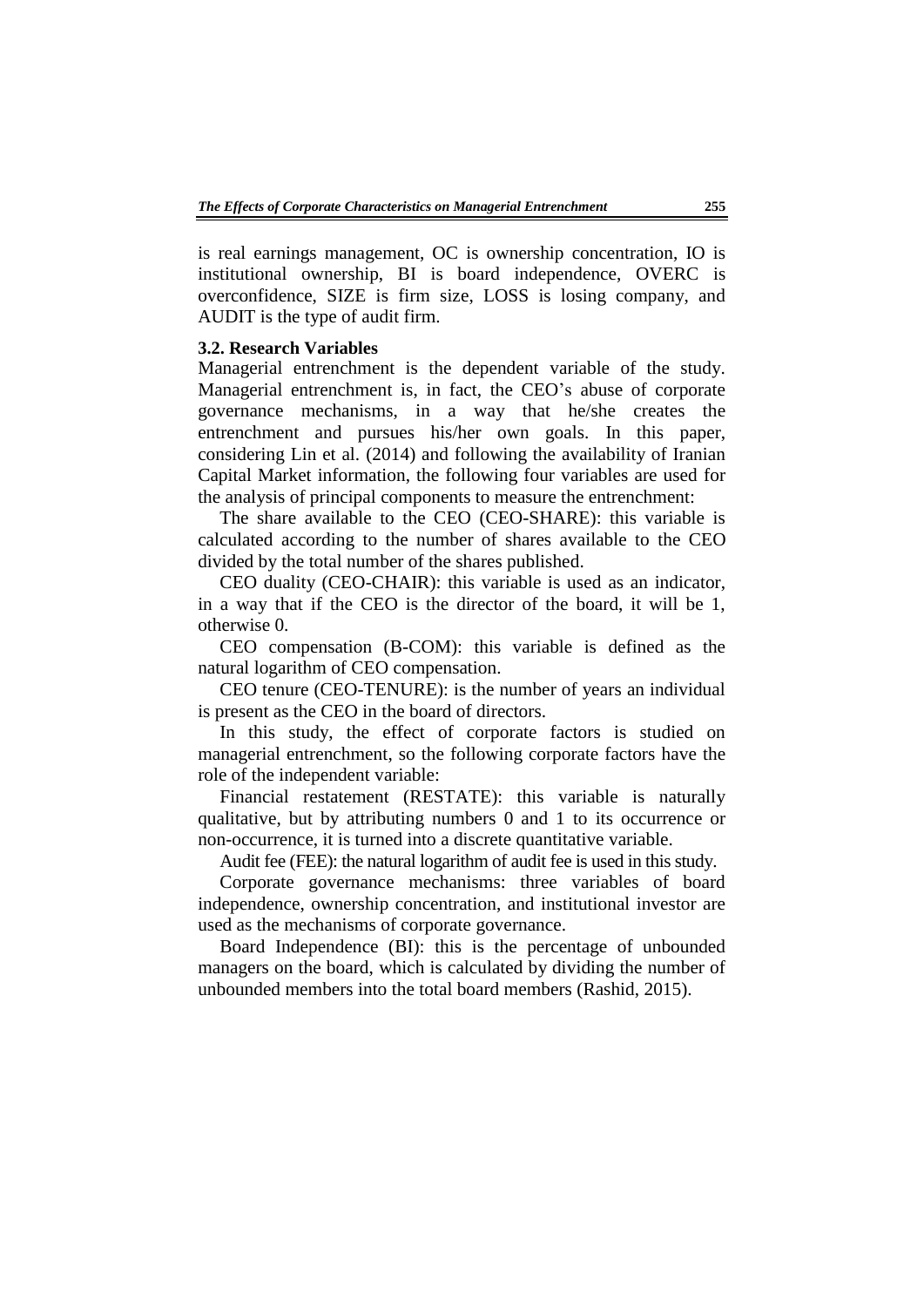Ownership concentration (OC): this is a percentage of total corporate shares, in the hands of five major shareholders (Gonzalez & Garcia-Meca, 2014).

Institutional ownership (IO): this is a percentage of total corporate shares, which is in the hand of institutional investors (including banks, insurance, and financial institutions) (Rashid, 2015).

Tax avoidance (TA): according to Kim et al. (2011), the ratio of tax paid to earnings before tax is used to measure the tax avoidance of companies. The higher the index, the less is the tax avoidance.

Accrue earnings management (AEM): to measure the accrue earnings management, the model of Kothari et al. (2005) is used as follows:<br>  $\frac{TAC_t}{TA_{t-1}} = a \frac{1}{TA_{t-1}} + b_1 \frac{\Delta REV_t - \Delta REC_t}{TA_{t-1}} + b_2 \frac{PPE_t}{TA_{t-1}} + b_3ROA_{t-1} + e_t$ follows:

follows:  
\n
$$
\frac{TAC_t}{TA_{t-1}} = a \frac{1}{TA_{t-1}} + b_1 \frac{\Delta REV_t - \Delta REC_t}{TA_{t-1}} + b_2 \frac{PPE_t}{TA_{t-1}} + b_3 ROA_{t-1} + e_t
$$

where TAC is total discretionary accrual (operational profit minus operational cash flow), TA is a total asset, ∆REV is a sales change, ∆REC is changes of accounts receivable, PPE is property, machinery, and instrument value, and ROA is assets return. The accrued earnings management is defined as the absolute value of the residuals of the above model.

Real earnings management (REM): according to Mitra et al. (2013), three introduced models are used to measure real earnings management. These models are as follows:

1) The model of abnormal operational cash follows

# $CFO<sub>r</sub> = a + b<sub>1</sub>Sales<sub>r</sub> + b<sub>2</sub>\Delta Sales<sub>r</sub> + e<sub>r</sub>$

where CFO is the operational cash flow ratio to the assets at the beginning of the period, Sales is the sales ratio to the assets at the beginning of the period, and ∆sales show the sales changes ratio to the assets at the beginning of the period.

2) The model of abnormal manufacturing costs

 $PROD<sub>r</sub> = a + b<sub>1</sub>Sales<sub>r</sub> + b<sub>2</sub>\Delta Sales<sub>r</sub> + b<sub>2</sub>\Delta Sales<sub>r-1</sub> + e<sub>r</sub>$ 

where PROD is the total manufacturing costs ratio to the assets at the beginning of the period, Sales is the sales ratio to the assets at the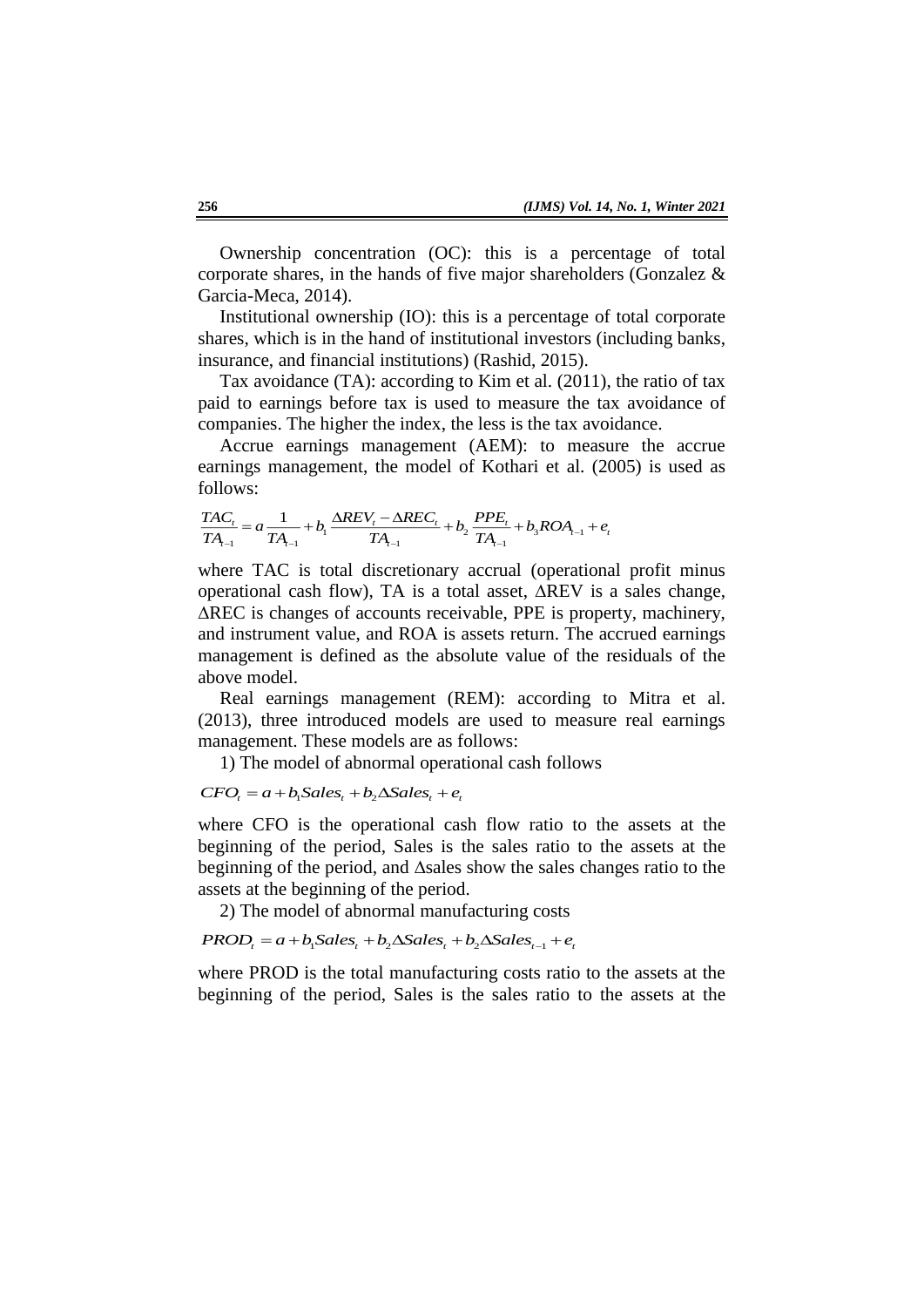beginning of the period, and ∆sales show the sales changes ratio to the assets at the beginning of the period.

3) The model of abnormal optional costs

#### $DISCEXP_t = a + b_t Sales_{t-1} + e_t$

where DISCEXP is the ratio of general costs, research, development, and advertisement on assets at the beginning of the period, and Sales is sales ratio to the assets at the beginning of the period.

Predictive earnings management (PEM): to determine the type of earnings management, in opportunistic and predictive terms, the following regression model is used:

$$
DACC_{t} = a + b_{1}CFO_{t-1} + b_{2}CFO_{t} + b_{3}CFO_{t+1} + b_{4}REV_{t} + b_{5}PPE_{t} + e_{t}
$$

where DACC is optional discretionary accruals, CFO is operational cash flow on the assets of the previous year, REV is sales on the assets of the previous year, and PPE is property, machinery, and instrument value on the assets of the previous year. Companies with positive (negative) b3 are considered as companies with predictive (opportunistic) earnings management.

Overconfidence (OVERC): Ben-David et al. (2013) indicated that companies with overconfident managers have investment costs more than other companies, so Duellman et al. (2015) defined one of the criteria of recognizing overconfident managers as follows. In case the investment costs ratio on average assets is higher than the industry median, the company has an overconfident manager. In this paper, the investment costs ratio is used.

In addition to the abovementioned corporate factors, the effect of the following three variables is controlled as the control variables in the research model:

Firm size (SIZE): the logarithm of total assets,

Losing company (LOSS): indicator variable (1 for year-companies with a negative net profit, otherwise 0), and

Type of audit firm (AUDIT): indicator variable (1 for yearcompanies of audit organization, firm auditor, otherwise 0).

#### **3.3. Statistical Sample and Population**

The statistical population includes all listed companies on the Tehran Stock Exchange during 2011-2017. The statistical sample is based on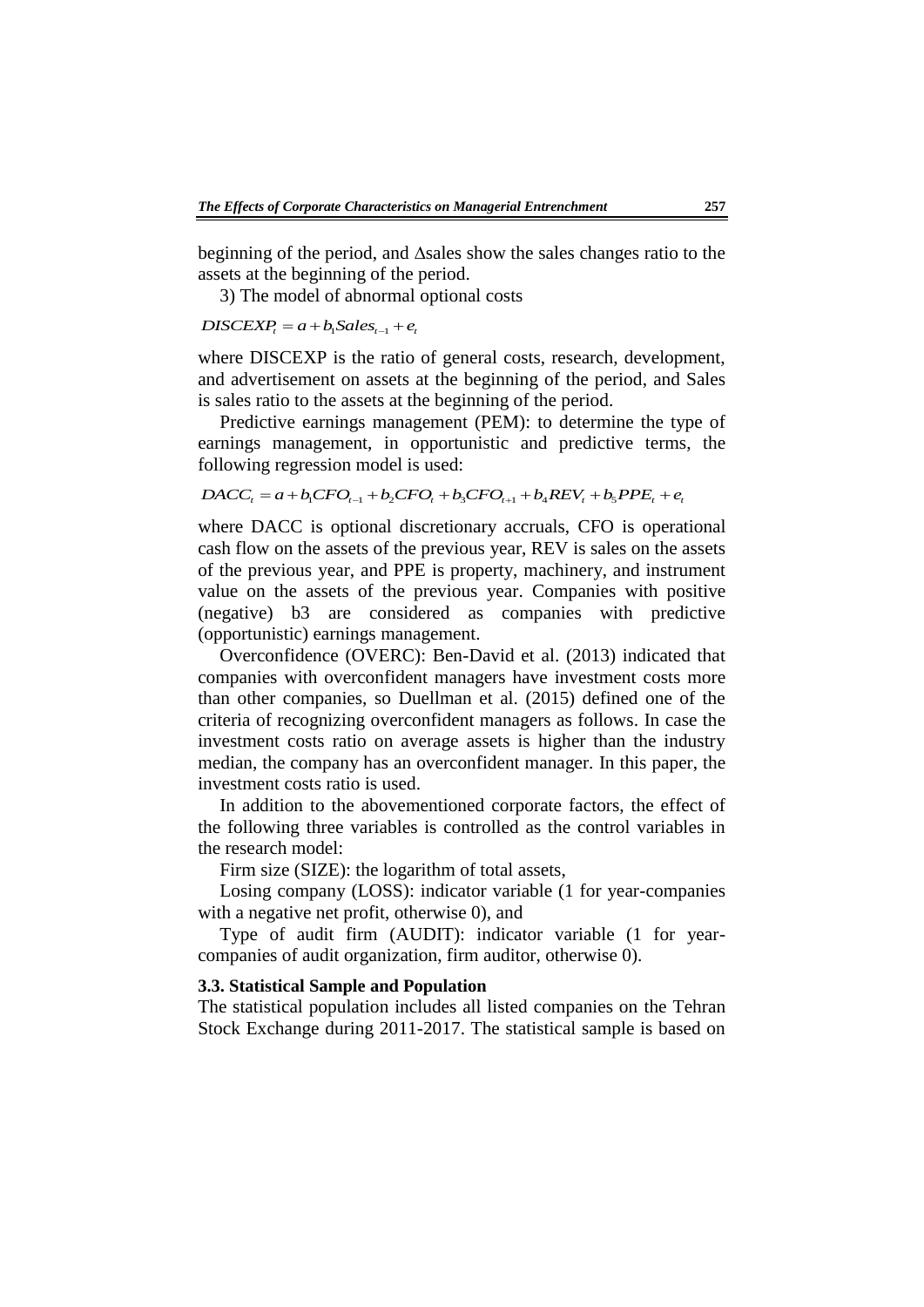the following criteria: 1) the company should be listed on the Tehran Stock Exchange before 2011; 2) the company should have a financial yearend in March; 3) the company should have proposed the required information for computing the research variables; 4) the company should not have changed its fiscal year; and 5) the company should not be affiliated with investment companies, banks, and insurances. A total of 110 companies were selected based on the above-said criteria.

#### **4. Findings**

Descriptive indices of the main variables, as displayed in Table 1, involve minimum, maximum, mean, and standard deviation. Given the obtained results, managerial entrenchment (ME) among the sample companies is equal to 0.000 on average, and the standard deviation is 0.571. This index is achieved by analyzing the main components of four variables of CEO percentage of share (COE-SHARE), CEO duality (CEO-CHAIR), CEO compensation (B-COM), and CEO tenure (CEO-TENURE), the descriptive indexes of which are shown in Table 1. Findings related to financial restatement (RESTAT) indicated that, on average, in 77.9% of year-sample companies, the financial restatement occurs. The natural logarithm of the audit fee and its standard deviation, on average, is equal to 6.480 and 80.9, respectively.

| <b>Variable</b>                                | <b>Sign</b>       | Min      | <b>Mean</b> | <b>Median</b> | <b>Max</b> | S.D    |
|------------------------------------------------|-------------------|----------|-------------|---------------|------------|--------|
| Managerial<br>entrenchment                     | <b>ME</b>         | $-0.684$ | 0.000       | $-0.109$      | 2.710      | 0.571  |
| Percentage of share<br>available to the<br>CEO | <b>CEO SHARE</b>  | 0.000    | 0.493       | 0.000         | 15.900     | 2.152  |
| CEO duality                                    | <b>CEO CHAIR</b>  | 0.000    | 0.332       | 0.000         | 1.000      | 0.471  |
| CEO compensation<br>logarithm                  | B COM             | 0.000    | 4.992       | 6.686         | 8.949      | 3.336  |
| CEO tenure                                     | <b>CEO TENURE</b> | 1.000    | 2.770       | 3.000         | 6.000      | 1.451  |
| Financial<br>restatement                       | <b>RESTAT</b>     | 0.000    | 0.779       | 1.000         | 1.000      | 0.415  |
| Audit fee                                      | <b>FEE</b>        | 4.710    | 6.480       | 6.377         | 9.438      | 0.809  |
| Board<br>independence                          | BI                | 0.000    | 67.190      | 60.000        | 100.000    | 20.267 |
| Ownership<br>concentration                     | ОC                | 1.700    | 73.780      | 78.040        | 99.450     | 18.039 |
| Institutional<br>ownership                     | IO                | 0.000    | 71.160      | 82.000        | 99.450     | 27.352 |
| Tax avoidance                                  | TA                | 0.000    | 0.101       | 0.097         | 0.373      | 0.089  |
| Overconfidence                                 | <b>OVERC</b>      | 0.000    | 0.564       | 1.000         | 1.000      | 0.496  |
| Firm size                                      | <b>SIZE</b>       | 10.350   | 13.920      | 13.740        | 19.010     | 1.478  |
| Losing company                                 | LOSS              | 0.000    | 0.148       | 0.000         | 1.000      | 0.355  |
| Type of audit firm                             | <b>AUDIT</b>      | 0.000    | 0.218       | 0.000         | 1.000      | 0.413  |

**Table 1. Descriptive indexes of research variables**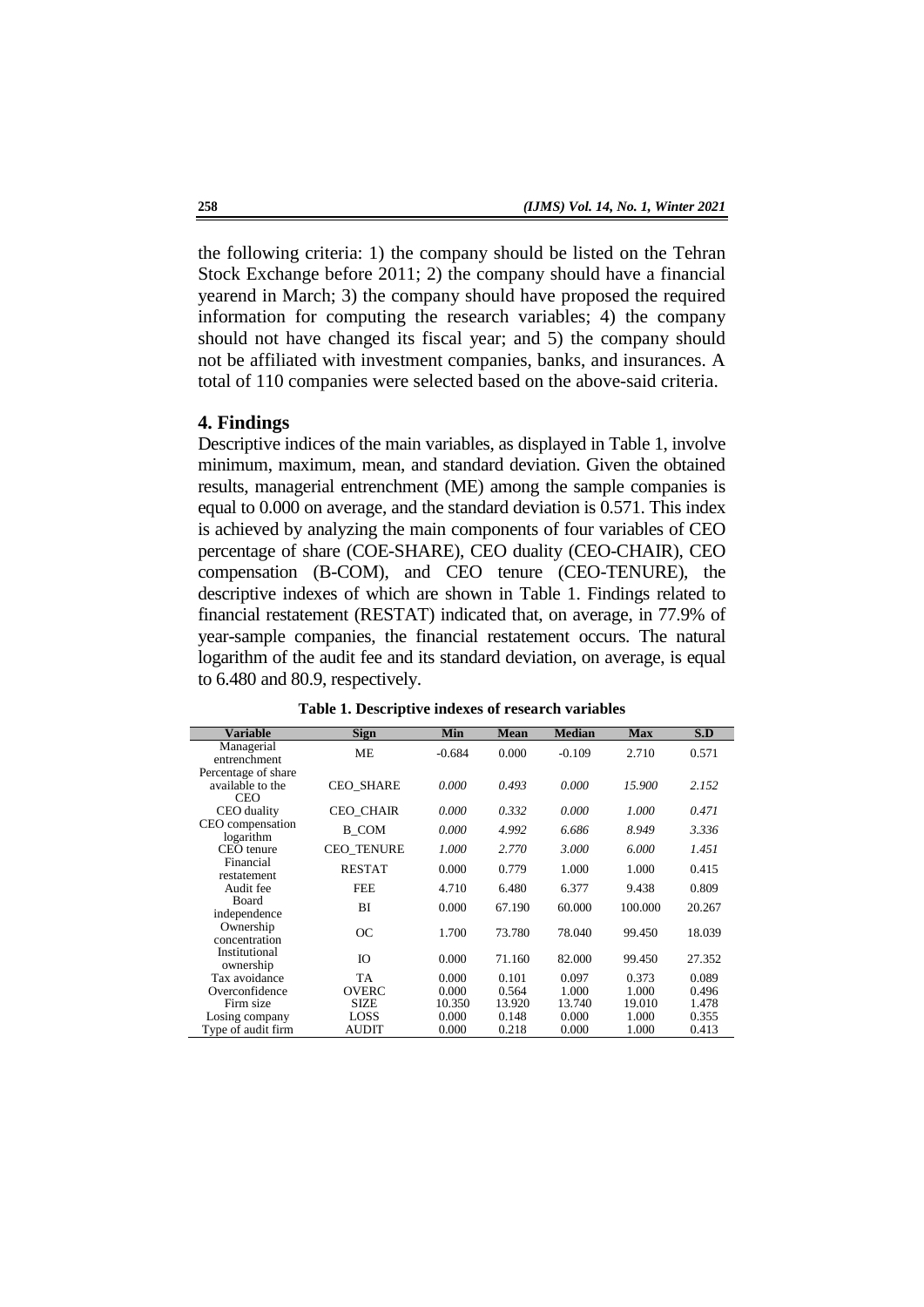Figure 1 shows the rectangular diagram of managerial entrenchment. As can be seen, the drawn diagram has asymmetries. The presence of deviated observation is evident, which could cause the normality of this variable to be rejected statistically. To assess the issue more precisely, the Kolmogorov-Smirnov test is depicted along with skewness and prominence coefficients in Table 2. According to the results, the normality hypothesis of managerial entrenchment is rejected statistically (Sig. <0.05), such that skewness and prominence coefficients illustrated that distribution characteristics are far from the corresponding values of the normal distribution.



**Fig. 1. The rectangular diagram of managerial entrenchment**

| <b>Variable</b>            | <b>Sign</b> | The test<br>statistic $(D)$ | Sig.  | <b>Skewness</b><br>coefficient | <b>Prominence</b><br>coefficient |
|----------------------------|-------------|-----------------------------|-------|--------------------------------|----------------------------------|
| Managerial<br>entrenchment | MЕ          | 0.247                       | 0.000 | 1.439                          | 6.286                            |

**Table 2. The results of the Kolmogorov-Smirnov test**

Johnson's conversion is used to normalize the statistical distribution of dependent variables. Besides, before performing the conversion, the deviated observations are replaced with the mean or median of variables to eliminate their effects on the Kolmogorov-Smirnov test. Table 3 shows the results along with the skewness and prominence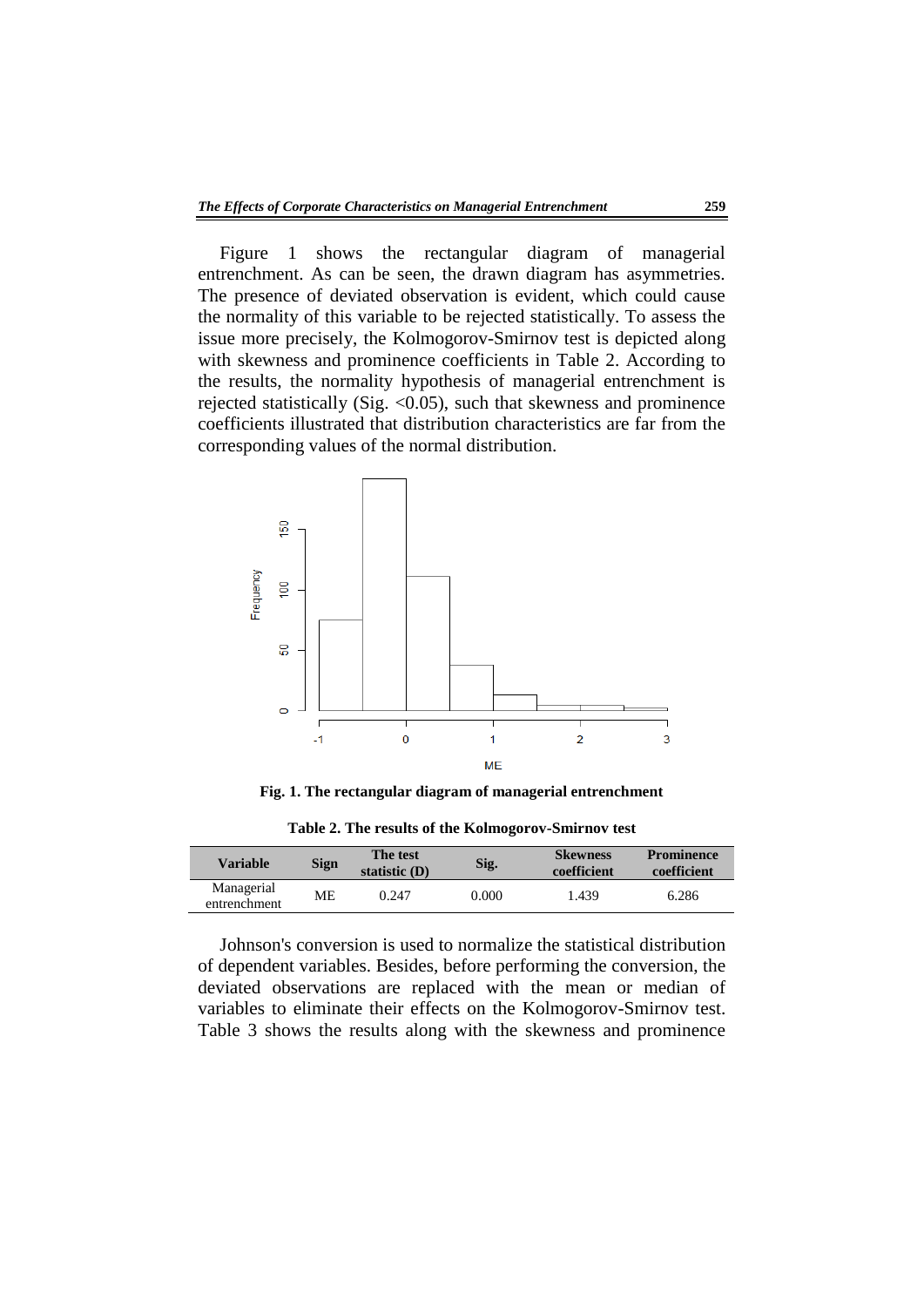coefficients after Johnson's conversion. Based on the results achieved, after performing Johnson's conversion on managerial entrenchment (ME), its normality hypothesis at 0.01 level of error is accepted  $(D=0.100, Sig. >0.01)$ .

**Table 3. The results of the Kolmogorov-Smirnov test after Johnson's conversion**

| <b>Variable</b>            | <b>Sign</b> | The test<br>statistic $(D)$ | Sig.  | <b>Skewness</b><br>coefficient | <b>Prominence</b><br>coefficient |
|----------------------------|-------------|-----------------------------|-------|--------------------------------|----------------------------------|
| Managerial<br>entrenchment | MЕ          | 0.100                       | 0.030 | 0.217                          | 2.534                            |

Table 4 illustrates the Pearson correlation coefficient. As can be seen, except for two correlation coefficients, all calculated correlation coefficients are small and do not exceed the average number of 0.5. The largest calculated correlation coefficient is between the firm size and audit fee  $(r=0.662)$ . Hence, it is rarely possible that linearity exists among the descriptive variables (independent, control), and it is unlikely that the statistical models of the study have such a problem.

**Table 4. Pearson correlation coefficients among descriptive variables**

|                                      | Tax avoidance | <b>Restatement</b> | Audit fee    | <b>Accrue earnings</b><br>пападенец | predictive earnings<br>management | management<br>Real earnings | <b>Ownership</b><br>concentration | <b>Institutional</b><br>ownership | independence<br>Board | Overconfidence | Firm size    | Losing company | Audit firm |
|--------------------------------------|---------------|--------------------|--------------|-------------------------------------|-----------------------------------|-----------------------------|-----------------------------------|-----------------------------------|-----------------------|----------------|--------------|----------------|------------|
| Tax avoidance                        | 1             |                    |              |                                     |                                   |                             |                                   |                                   |                       |                |              |                |            |
| Restatement                          | $-0.079$      | 1                  |              |                                     |                                   |                             |                                   |                                   |                       |                |              |                |            |
| Audit fee                            | $-0.121$      | 0.067              | $\mathbf{1}$ |                                     |                                   |                             |                                   |                                   |                       |                |              |                |            |
| Accrue<br>earnings<br>management     | 0.007         | $-0.018$           | 0.020        | $\mathbf{1}$                        |                                   |                             |                                   |                                   |                       |                |              |                |            |
| predictive<br>earnings<br>management | 0.102         | 0.025              | $-0.128$     | 0.013                               | $\mathbf{1}$                      |                             |                                   |                                   |                       |                |              |                |            |
| Real earnings<br>management          | $-0.117$      | 0.050              | 0.012        | 0.500                               | 0.006                             | $\mathbf{1}$                |                                   |                                   |                       |                |              |                |            |
| Ownership<br>concentration           | 0.121         | $-0.051$           | 0.087        | 0.003                               | $-0.070$                          | 0.071                       | $\mathbf{1}$                      |                                   |                       |                |              |                |            |
| Institutional<br>ownership           | 0.103         | 0.115              | 0.308        | 0.014                               | $-0.137$                          | 0.069                       | 0.602                             | $\mathbf{1}$                      |                       |                |              |                |            |
| Board<br>independence                | 0.086         | 0.066              | $-0.008$     | $-0.037$                            | $-0.058$                          | 0.031                       | 0.014                             | 0.235                             | $\mathbf{1}$          |                |              |                |            |
| overconfidence                       | 0.120         | 0.041              | 0.037        | $-0.008$                            | 0.049                             | $-0.069$                    | 0.036                             | 0.097                             | 0.016                 | 1              |              |                |            |
| Firm size                            | $-0.166$      | 0.073              | 0.662        | $-0.008$                            | $-0.048$                          | 0.054                       | 0.119                             | 0.390                             | 0.066                 | 0.152          | $\mathbf{1}$ |                |            |
| Losing<br>company                    | $-0.475$      | 0.051              | $-0.051$     | $-0.059$                            | $-0.052$                          | $-0.026$                    | $-0.039$                          | $-0.056$                          | $-0.161$              | 0.099          | 0.130        | 1              |            |
| Audit firm                           | $-0.080$      | 0.042              | 0.511        | 0.049                               | $-0.097$                          | 0.102                       | 0.150                             | 0.206                             | $-0.035$              | $-0.001$       | 0.326        | $-0.003$       | 1          |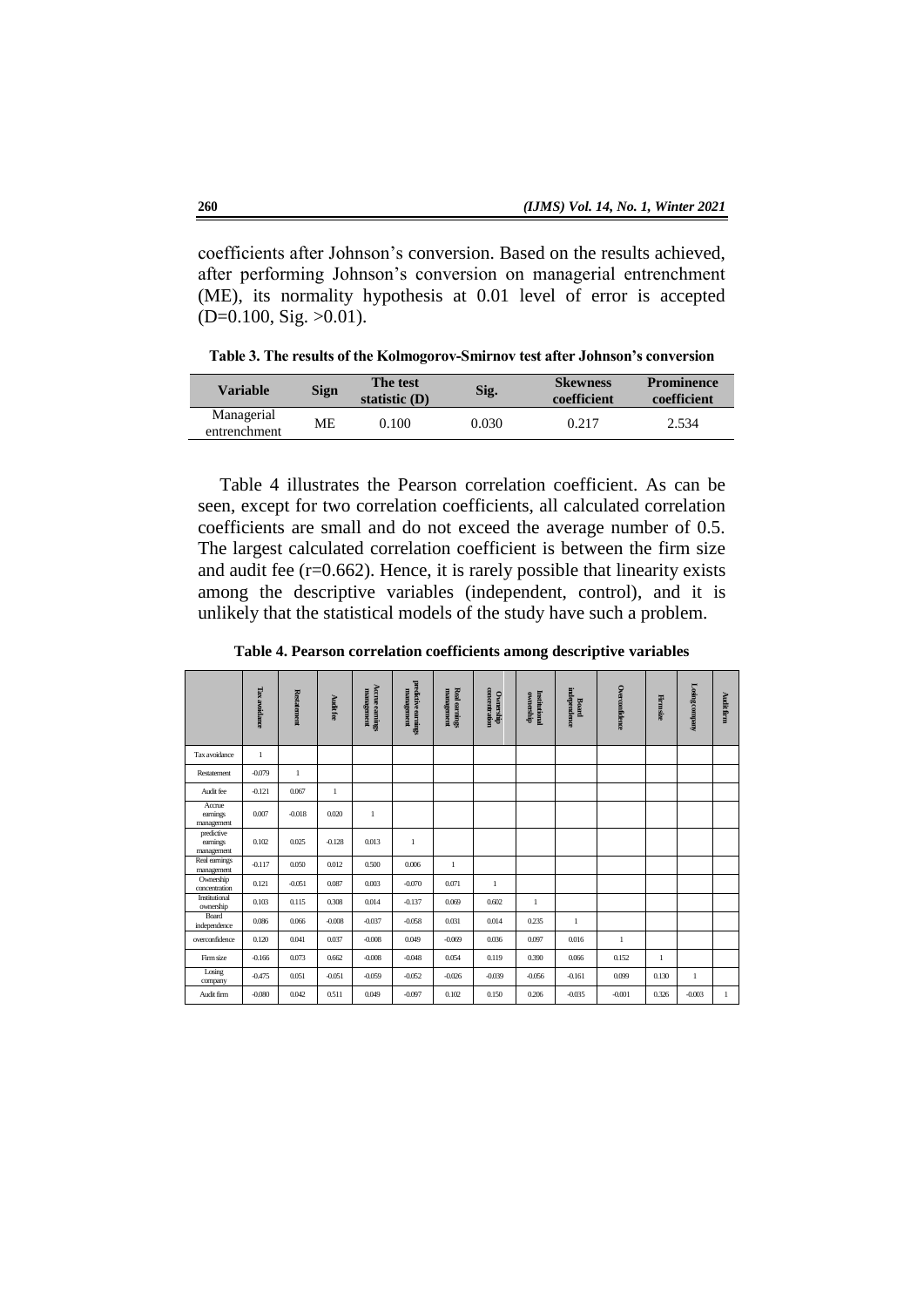I

The following regression model is used to test the research hypotheses:

$$
ME = a_0 + b_1 TA + b_2 RESTAT + b_3FEE + b_4AEM + b_5PEM + b_6REM +
$$
  

$$
b_7OC + b_8 IO + b_9BI + b_{10} OVERC + b_{11} SIZE + b_{12} LOSS + b_{13} ADDIT + e
$$

The Limer and Hausman tests were employed to determine the estimation method of the above model. The results of the Limer test are shown in Table 5. According to the obtained results, the hypothesis of the equality of corporate effects is accepted from the Limer test at 0.05 level of error.

**Table 5. The results of Limer and Hausman test in the first model of the study**

| rest   | <b>Test statistic</b> | <b>Significance level</b> | Result        |
|--------|-----------------------|---------------------------|---------------|
| Limer. | .08                   | 0.300                     | Equal effects |

Table 6 shows the results of model estimation using the equal effects method.

According to the results, about 10.4% of the dependent variable variance is related to descriptive variables available in the model (R2=10.4%). In other words, corporate factors, along with existing control variables in the model, can elucidate about 10.4% of managerial entrenchment changes. The estimated model was significant statistically (F=3.809, Sig.  $\langle 0.05 \rangle$ ), and the hypothesis of serial correlation among the residuals is rejected  $(1.5 < DW < 2.5)$ . Based on the results obtained, the regression coefficients of the two variables of predictive earnings management (PEM) and institutional ownership (IO) and the regression coefficients of real earnings management (REM) and board independence (BI) are significant at 0.05 and 0.01 level of error, respectively. So, hypothesis 5, 6, 8, and 9 are accepted, and there is no credible evidence to confirm other hypotheses.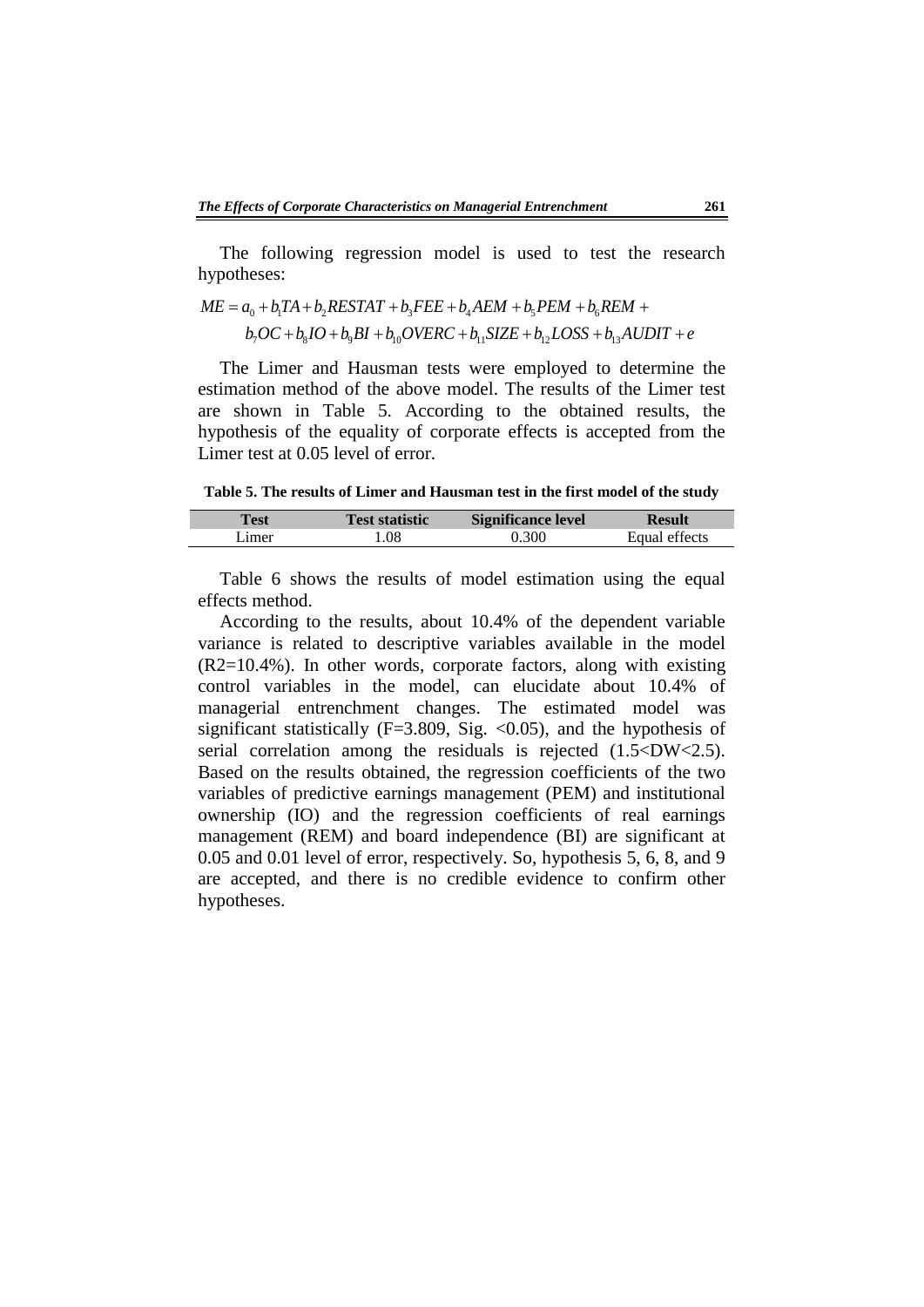| Control/independent<br>variable     | <b>Sign</b>   | <b>Regression</b><br>coefficient | <b>T</b> statistic | <b>Significance</b><br>level (Sig.) |
|-------------------------------------|---------------|----------------------------------|--------------------|-------------------------------------|
| Tax avoidance                       | <b>TA</b>     | 0.590                            | 1.05               | 0.295                               |
| Financial restatement               | <b>RESTAT</b> | $-0.011$                         | $-0.11$            | 0.915                               |
| Audit fee                           | <b>FEE</b>    | $-0.00$                          | 0.36               | 0.717                               |
| Accrue earnings<br>management       | AEM           | 0.640                            | 1.38               | 0.169                               |
| predictive earnings<br>management   | <b>PEM</b>    | 0.331                            | 3.76               | 0.000                               |
| Real earnings<br>management         | <b>REM</b>    | $-0.386$                         | $-1.74$            | 0.082                               |
| Ownership<br>concentration          | <b>OC</b>     | 0.002                            | 0.95               | 0.341                               |
| Institutional ownership             | Ю             | $-0.007$                         | $-4.19$            | 0.000                               |
| Board independence                  | ВI            | 0.004                            | 1.86               | 0.063                               |
| CEO overconfidence                  | <b>OVERC</b>  | $-0.025$                         | $-0.28$            | 0.779                               |
| Firm size                           | SIZE          | 0.015                            | 0.41               | 0.679                               |
| Losing company                      | LOSS          | 0.164                            | 1.17               | 0.241                               |
| Type of Audit firm                  | <b>AUDIT</b>  | 0.090                            | 0.78               | 0.434                               |
| Coefficient of determination $(R2)$ |               |                                  | 0.104              |                                     |
| <b>F</b> statistic                  |               | 3.809                            |                    |                                     |
| F level of significance             |               |                                  | 0.000              |                                     |

**Table 6. The results of model estimation based on the equal effects method**

#### **5. Results and Discussion**

The result indicates that there is no significant relationship between tax avoidance and managerial entrenchment. The results are in contrast to that of the foreign studies, like Minnick and Noga (2010), Young (2016), and Kiesewetter and Manthey (2017). Minnick and Noga (2010) showed that there is a significant relationship between managerial entrenchment and long-term tax management. Moreover, Young (2016) concluded that the improvement of corporate governance could increase tax avoidance. Kiesewetter and Manthey (2017) concluded that there is a significant relationship between strong corporate governance and tax rate. One of the most important reasons for such a contrast could be the difference in the manner of entrenchment measurement. The results are roughly related to that of the Nahar Abdullah et al. (2010). They declared that institutional ownership has a significant relationship with the financial restatement, while managerial ownership and CEO duality has no association with the restatement. The results are in contrast with that of the Rakoto (2012), Hogan and Jonas (2016), and Chin et al. (2017). Rakoto (2012) and Chin et al. (2017) showed that CEO duality and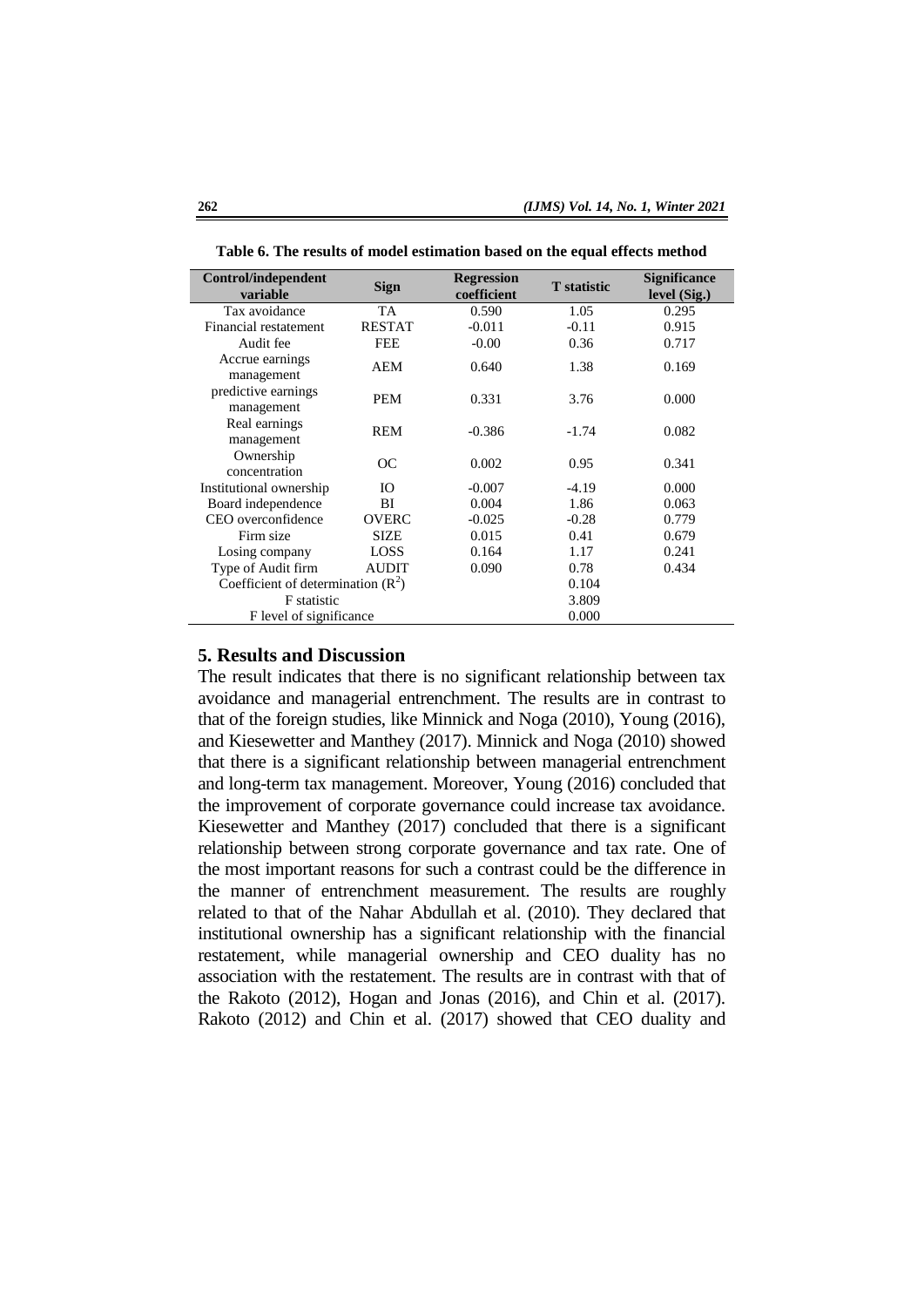Hogan and Jonas (2016) substantiated that CEO compensation, has a significant relationship with the financial restatement. The most important reason for the conflict of results is that these studies investigated the relationship between each governance mechanism and financial restatement discretely. In contrast, the present study provided a mixed relationship between governance mechanisms and financial restatements.

The results also illustrated that there is no significant relationship between audit fees and managerial entrenchment. Zaman et al. (2011) noticed that there is only a significant relationship between audit fees and the quality of corporate governance in large corporations. Makni et al. (2012) discovered that CEO ownership (one of the aspects of entrenchment) does not affect audit quality.

The results confirmed that there is no significant relationship between accrue earnings management and managerial entrenchment. This result is in line with that of the Zhou et al. (2016) and Shayan Nia et al. (2017). Zhou et al. (2016) did not observe a significant relationship between accrue earnings management and CEO compensation in the Chinese Capital Market, and Shayan Nia et al. (2017) did not see a relationship between ownership structures and accrue earnings management in the Malaysian Capital Market. Kamran and Shah (2014) achieved no significant relationship between discretionary accruals and CEO duality in the Pakistani Capital Market. However, the obtained results from the fourth hypothesis testing conflict with that of the Elghuweel et al. (2017), Ebadi et al. (2016), and Salihi and Kamardin (2015). The reason for such a conflict is the calculation method of accrue earnings management.

The results further indicated that there is a significant relationship between predictive earnings management and managerial entrenchment. The results are in line with that of the Chouaibi and Ibrahim (2015) on the Canadian companies and that of the Talebi et al. (2015). Moreover, Ebrahimi and Abdoli (2013) concluded that there is a significant relationship between opportunistic earnings management and CEO compensation in the Tehran Stock Exchange.

The results revealed that there is a significant relationship between real earnings management and managerial entrenchment. Such a result is in line with that of the Yu-na (2013), Zgarni et al. (2014), Lovata et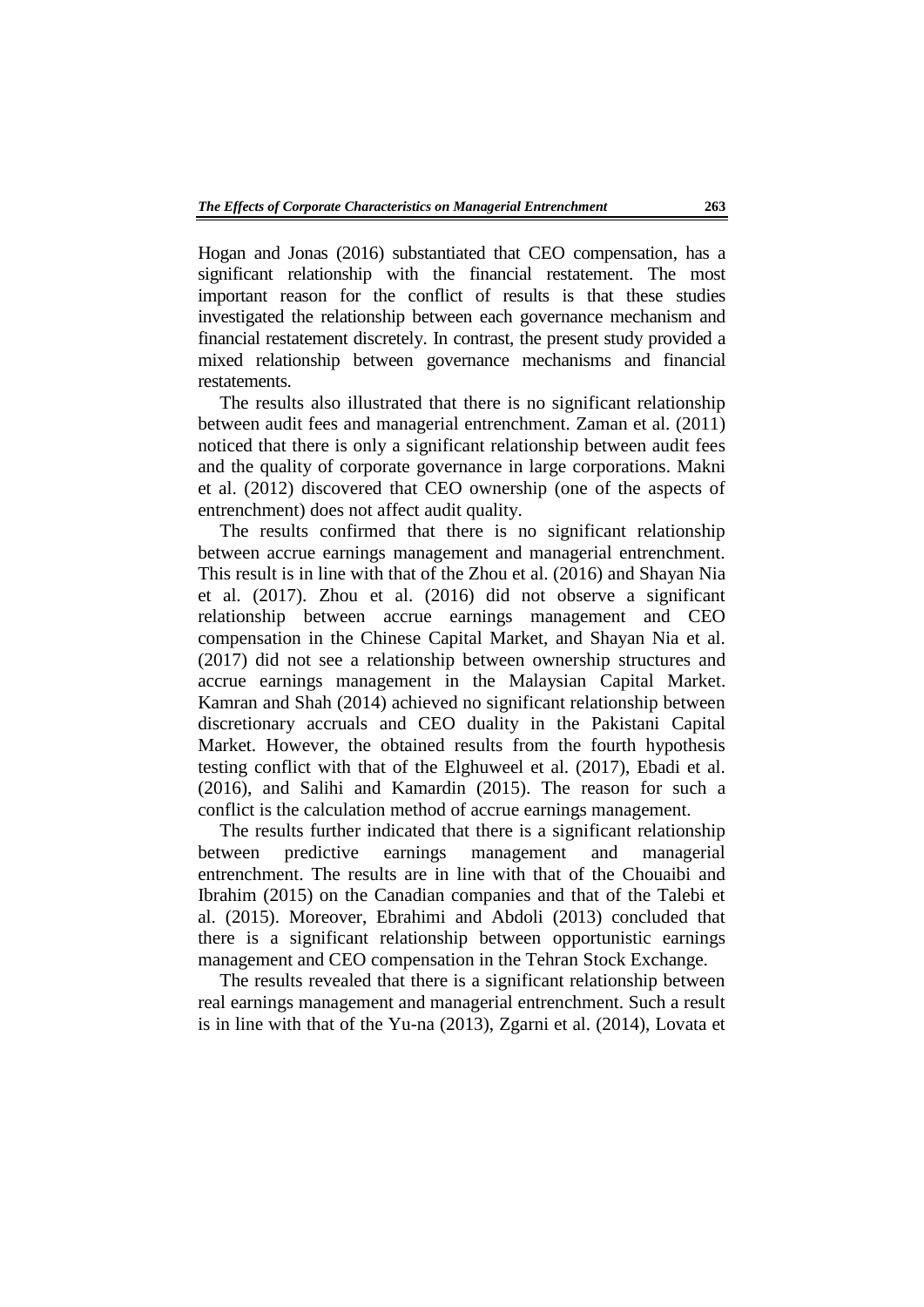al. (2016), Zhou et al. (2016), Geertsema et al. (2016), and Supriyaningish and Fuad (2017). A significant relationship is approved between one or some governance mechanisms and real earnings management.

The results also indicated that there is no significant relationship between ownership concentration and managerial entrenchment. This result conflicts with that of the Pinto and Leal (2013) and Alves and Leal (2016). The main reason for such a difference is in the manner of managerial entrenchment measurement, such that in both projects, CEO compensation is used.

The results showed a significant relationship between institutional investment and managerial entrenchment. The obtained result is in line with that of Croci et al. (2012) and Mazur and Salganik-Shoshan (2016). It is shown in these studies that institutional ownership (investor) has a significant relationship with CEO compensation and CEO duality. Besides, within extensive research, Aggarwal et al. (2011) showed that the changes in institutional ownership could positively affect the change of corporate governance.

The results also showed that there is a significant relationship between board independence and managerial entrenchment. The result of this study is totally in line with that of the Bliss (2011), Li et al. (2015), Tan et al. (2015), Duru et al. (2016), and Supangco (2016).

The results revealed that there is no significant relationship between the overconfidence and managerial entrenchment. The obtained result conflicts with that of the Mohamed et al. (2012), Baccar et al. (2013), Otto (2014), Humphery\_Jenner et al. (2016), Lai et al. (2017), and Zhao and Ziebart (2017). Such a difference may be justified by the study of Li and Perez (2016) because the result of this study showed that the relationship between overconfidence and management compensation would be changed during the time. Thus, any changes in the time interval may confirm the relationship between overconfidence and managerial entrenchment in the Tehran Stock Exchange. The other reason is due to a difference in the manner of measurement of overconfidence. For example, Zhao and Ziebart (2017) have used the management optimism for earnings predictions, while the present study employed the capital expenditure ration for this purpose.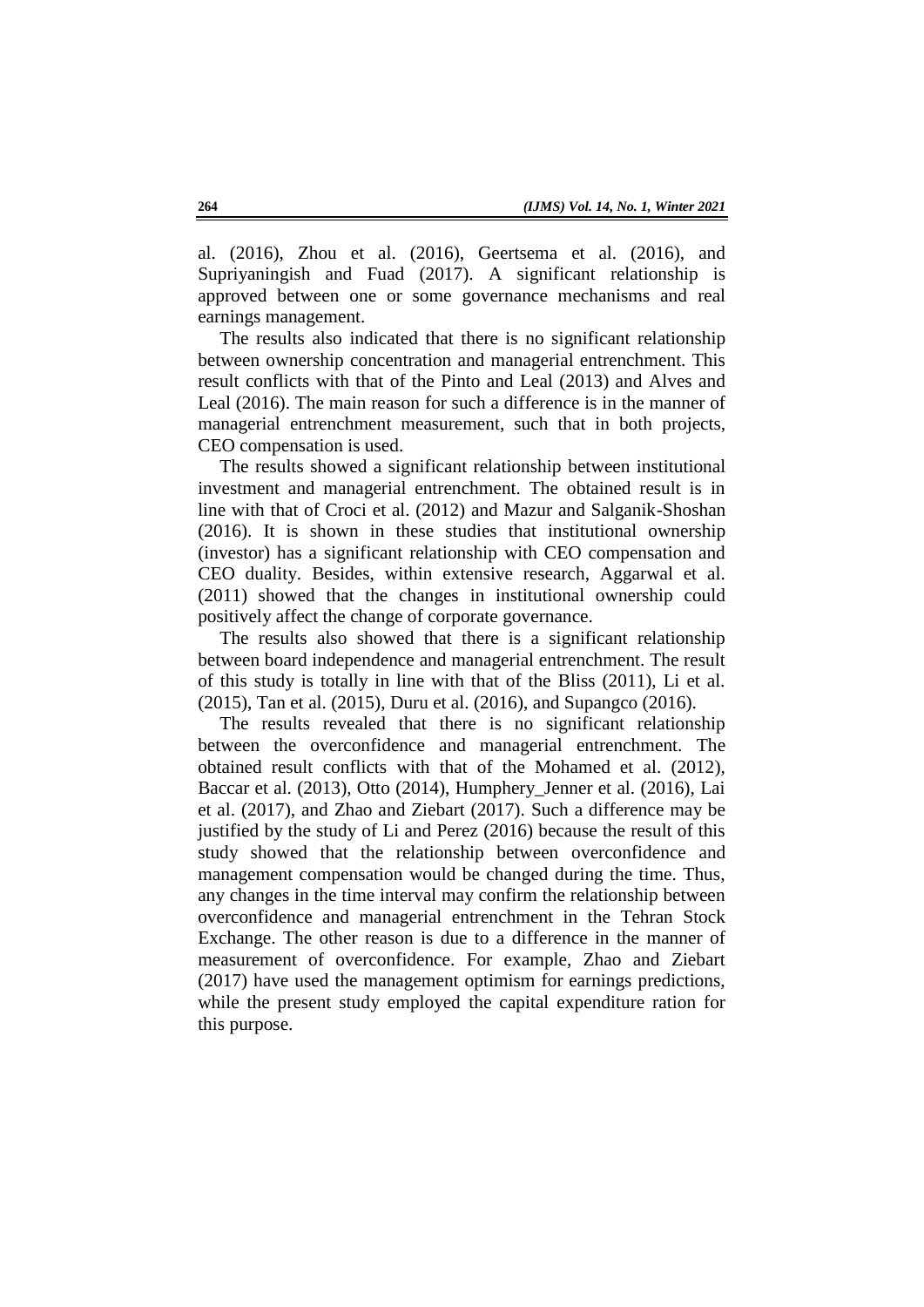#### **References**

- Aggarwal, R., Erel, I., Ferreira, M., & Matos, P. (2011). Does governance travel around the world? Evidence from institutional investors. *Journal of Financial Economics, 100*(1), 154-181.
- Akbari, F., Salehi, M., & Bagherpour Vlashani, M. (2018). The effect of managerial ability on tax avoidance by classical and Bayesian econometrics in multilevel models: Evidence of Iran. *International Journal of Emerging Markets, 13*(6), 1656-1678. https://doi.org/10.1108/IJoEM-09-2017-0367
- Alghamdi, A., & Salimi, A. (2012). *Investigation into earnings management practices and the role of corporate governance and external audit in emerging markets: Empirical evidence from Saudi listed companies*. Doctoral thesis, Durham University. The UK http://etheses.dur.ac.uk/3438/
- Alves, M. B., & Leal, R. P. (2016). Board characteristics and compensation in Brazilian listed companies. *International Journal of Disclosure and Governance, 13*(4), 309-328. https://link.springer.com/article/10.1057/jdg.2016.3
- Ammari, A., Ayed, N. B., & Ellouze, A. (2016). The interaction between Board Independence and CEO entrenchment on Tobin's Q. *International Journal of Business & Economic Strategy, 4*, 1-13.
- Atiqah, S., & Wahab, A. (2016). *Earnings management, corporate governance and goodwill impairment among Malaysian listed companies* (Unpublished doctoral dissertation). Universiti Utara Malaysia. http://etd.uum.edu.my/6146/
- Baccar, A., Ben Mohamed, E., & Bouri, A. (2013). Managerial optimism, overconfidence and board characteristics: Towards a new role of corporate governance. *Australian Journal of basic and applied sciences, 7*(7), 287-301. https://www.researchgate.net/publication/283993747\_Manageri al optimism overconfidence and board characteristics toward s\_a\_new\_role\_of\_corporate\_governance
- Banko, J., Frye, M. B., Wang, W., & Whyte, A. M. (2013). Earnings management and annual general meetings: The role of managerial entrenchment. *Financial Review, 48*(2), 259-282. DOI: 10.1111/fire.2013.48.issue-2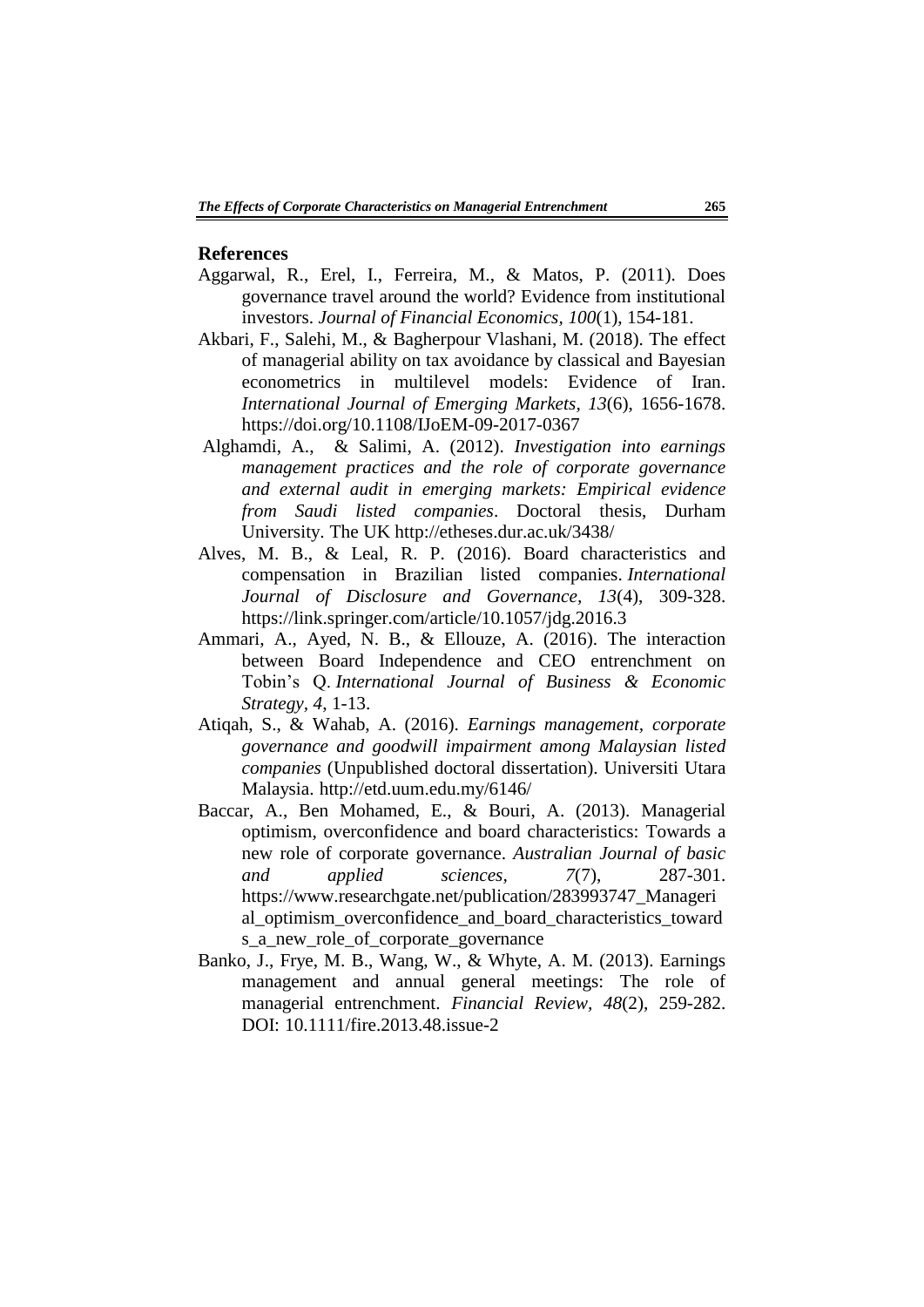- Baratiyan, S., & Salehi, M. (2013). The effect of management entrenchment on the equity capital in Iran. *Pakistan Journal of Commerce and Social Sciences, 7*(1), 19-26. http://www.jespk.net/publications/103.pdf
- Bebchuk, L., Cohen, A., & Ferrell, A. (2009). What matters in corporate governance? *Review of Financial Studies, 22*(2), 783- 827. http://dx.doi.org/10.2139/ssrn.593423
- Ben-David, I., Graham, J. R., & Harvey, C. R. (2013). Managerial Miscalibration. *Quarterly Journal of Economics, 128*(4), 1547- 1584. https://doi.org/10.3386/w16215
- Beyer, M., Czarnitzki, D., & Kraft, K. (2012). Managerial ownership, entrenchment and innovation. *Economics of Innovation and New Technology, 21*(7), 679-699. https://doi.org/10.1080/10438599.2011.639978
- Bliss, M. A. (2011), Does CEO duality constrain board independence? Some evidence from audit pricing. *Accounting Finance, 51*(2), 361-380.
- Brickley, J. A., & Zimmerman, J. L. (2010). Corporate governance myths: Comments on Armstrong, Guay, and Weber. *Journal of Accounting and Economics, 50*(2-3), 235-245.
- Chakraborty, A., Rzakhanov, Z., & Sheikh, S. (2014). Antitakeover provisions, managerial entrenchment and firm innovation. *Journal of Economics and Business, 72*, 30-43.
- Chin, S. F., Tang, K. B., & Ahmad, A. C. (2017). Financial restatement and firm performance in family controlled and CEO duality companies: evidence from post 2007 Malaysian Code of Corporate Governance. In *SHS Web of Conferences* (Vol. 34, p. 04006). EDP Sciences.. Retrieved from https://doi.org/10.1051/shsconf/20173404006
- Chouaibi, J., & Ibrahim, N. B. (2015). Type of earnings management against managerial entrenchment and corporate governance mechanisms. *International Journal of Behavioural Accounting and Finance, 5*(2), 136-153.
- Croci, E., Gonenc, H., & Ozkan, N. (2012). CEO compensation, family control, and institutional investors in Continental Europe. *Journal of Banking & Finance, 36*(12), 3318-3335.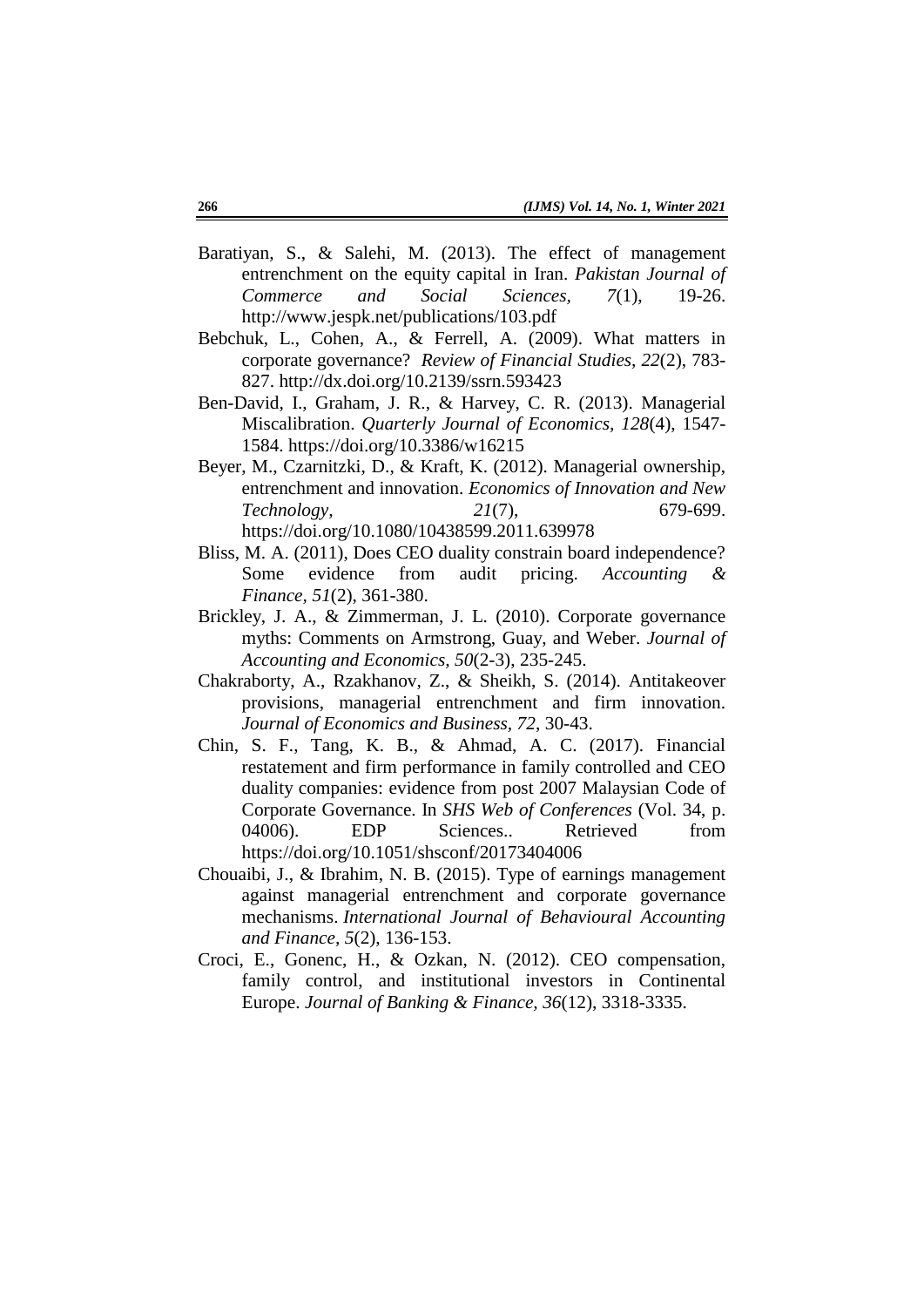- Dalton, D. R., & Dalton, C. M. (2011). Integration of micro and macro studies in governance research: CEO duality, board composition, and financial performance. *Journal of Management, 37*(2), 404-411.
- Dardour, A., & Boussaada, R. (2017). CEO compensation and state ownership in French listed companies. *Management International, International Management/Gestión Internacional, 21*(2), 135-151.
- Datta, S., Iskandar-Datta, M., & Singh, V. (2013). Product market power, industry structure, and corporate earnings management. *Journal of Banking and Finance, 37*(8), 3273-3285.
- Duellman, S., Hurwitz, H., & Sun, Y. (2015). Managerial overconfidence and audit fees. *Journal of Contemporary Accounting & Economics, 11*(2), 148-165.
- Duru, A., Iyengar, R. J., & Zampelli, E. M. (2016). The dynamic relationship between CEO duality and firm performance: The moderating role of board independence. *Journal of Business Research, 69*(10), 4269-4277.
- Elghuweel, M. I., Elghuweel, M. I., Ntim, C. G., Ntim, C. G., Opong, K. K., Opong, K. K., & Avison, L. (2017). Corporate governance, Islamic governance and earnings management in Oman: A new empirical insights from a behavioural theoretical framework. *Journal of Accounting in Emerging Economies, 7*(2), 190-224.
- Florackis, C., & Ozkan, A. (2009). The impact of managerial entrenchment on agency costs: An empirical investigation using UK panel data. *European Financial Management, 15*(3), 497-528.
- Geertsema, P., Lont, D. H., & Lu, H. (2016). Real earnings management around CEO turnovers. *SSRN*. https://ssrn.com/abstract=2700050 (accessed July 30 2018)
- Gervais, S., Heaton, J. B., & Odean, T. (2011). Overconfidence, compensation contracts, and capital budgeting. *The Journal of Finance, 66*(5), 1735-1777.
- Gonzalez, J. S., & Garcia-Meca, E. (2014). Does corporate governance influence earnings management in Latin American markets? *Journal of Business Ethics, 121*(3), 419-440.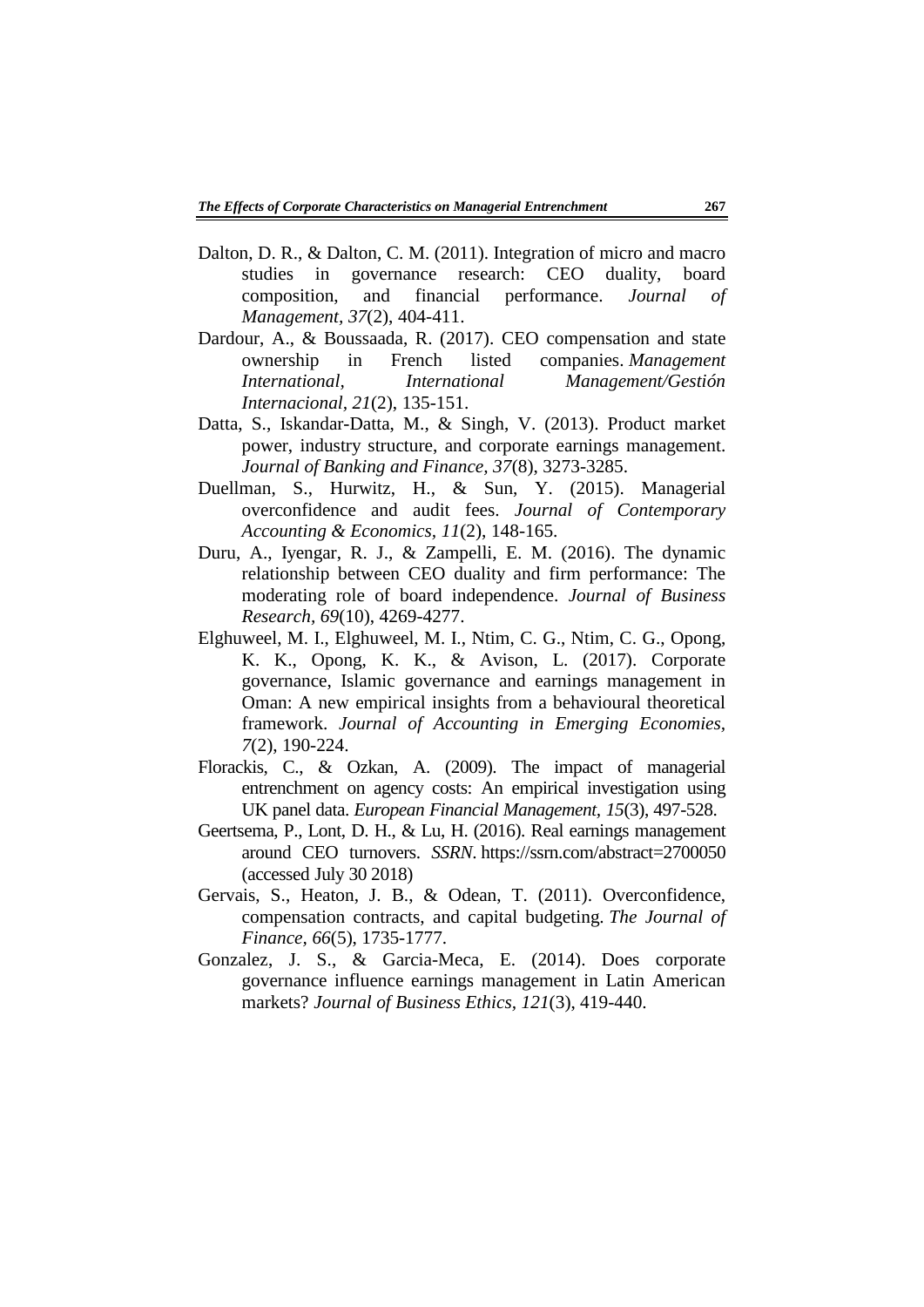- Griffin, P. A., Lont, D. H., & Sun, Y. (2008). Corporate governance and audit fees: Evidence of countervailing relations. *Journal of Contemporary Accounting & Economics, 4*(1), 18-49.
- Halioui, K., Souhir, N., & Ben Abdelaziz, F. (2016). Corporate governance, CEO compensation and tax aggressiveness: Evidence from American firms listed on the NASDAQ 100. *Review of Accounting and Finance, 15*(4), 445- 462.
- Hanlon, M., & Heitzman, S. (2010). A review of tax research. *Journal of Accounting and Economics, 50*(2), 127-178.
- Harada, K., & Nguyen, P. (2011). Ownership concentration and dividend policy in Japan. *Managerial Finance, 37*(4), 362-379.
- Hassan, M., Hassan, S., Iqbal, A., & Khan, M. F. A. (2014). Impact of corporate governance on audit fee: Empirical evidence from Pakistan. *World Applied Sciences Journal, 30*(5), 645-651.
- Hirshleifer, D. (1993). Managerial reputation and corporate investment decisions. *Financial Management, 22*(2), 145-160.
- Hogan, B., & Jonas, G. A. (2016). The association between executive pay structure and the transparency of restatement disclosures. *Accounting Horizons, 30*(3), 307-323.
- Humphery-Jenner, M., Lisic, L. L., Nanda, V., & Silveri, S. D. (2016). Executive overconfidence and compensation structure. *Journal of Financial Economics, 119*(3), 533-558.
- Jiang, H., Habib, A., & Zhou, D. (2015). Accounting restatements and audit quality in China. *Advances in Accounting, 31*(1), 125-135.
- Kamran, K., & Shah, A. (2014). The impact of corporate governance and ownership structure on earnings management practices: Evidence from listed companies in Pakistan. *The Lahore Journal of Economics, 19*(2), 27-70,
- Karim, K., Robin, A., & Suh, S. (2016). Board structure and audit committee monitoring effects of audit committee monitoring incentives and board entrenchment on audit fees. *Journal of Accounting, Auditing & Finance, 31*(2), 249-276.
- Khan, M., Srinivasan, S., & Liang Tan. (2017). Institutional ownership and corporate tax avoidance: New evidence. *The Accounting Review, 92*(2), 101-122.
- Kiesewetter, D., & Manthey, J. (2017). The relationship between corporate governance and tax avoidance – Evidence from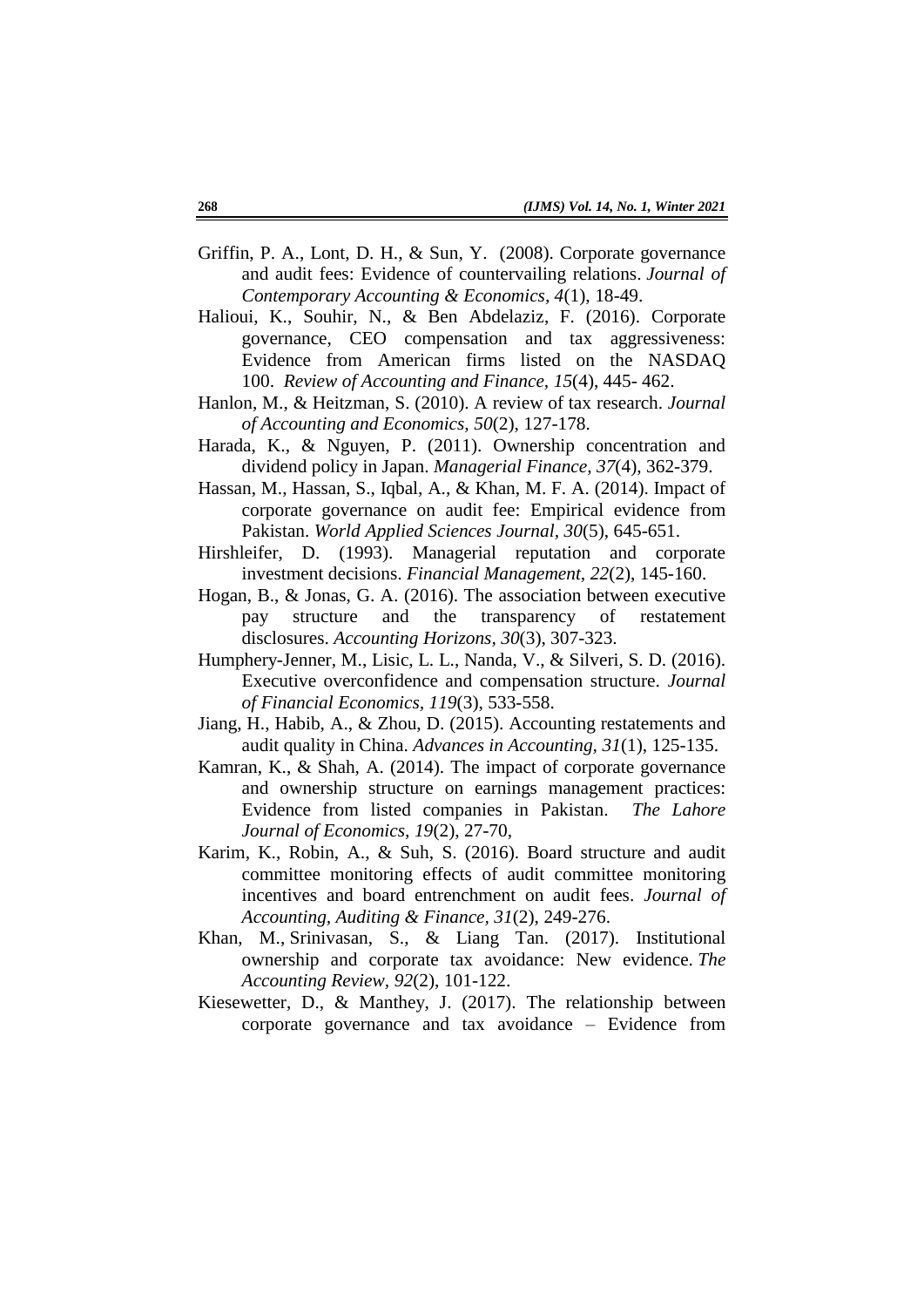Germany using a regression discontinuity design. *SSRN*. https://ssrn.com/abstract=2951699 (accessed April 8, 2018)

- Kim, J. B., Li, Y., & Zhang, L. (2011). Corporate tax avoidance and stock price crash risk: Firm-level analysis. *Journal of Financial Economics, 100*(3), 639-662.
- Kothari, S. P. Leone, A. J., & Wasley, C. E. (2005). Performance matched discretionary accrual measures. *Journal of accounting and economics, 39*(1), 163-197.
- Lai, J. H., Lin, W. C., & Chen, L. Y. (2017). The influence of CEO overconfidence on ownership choice in foreign market entry decisions. *International Business Review, 26*(4), 774-785.
- Li, K., Lu, L., Mittoo, U. R., & Zhang, Z. (2015). Board independence, ownership concentration and corporate performance—Chinese evidence. *International Review of Financial Analysis, 41*, 162-175
- Li, S., & Perez, M. F. (2016). Executive compensation and the market valuation of managerial attributes. *SSRN*. https://ssrn.com/abstract=2547738.
- Lin, Y. C., Wang, Y. C. Chiou, J. R., & Huang, H. W. (2014). CEO characteristics and internal control quality. *Corporate Governance: An International Review, 22*(1), 24-42.
- Lin, Z. J., & Liu, M. (2013). The effects of managerial shareholding on audit fees: Evidence from Hong Kong. *International Journal of Auditing, 17*(3), 227-245.
- Liu, Z. J., & Wang, Y. S. (2015). The relationship between governance and earnings management: An advanced empirical study of non-profit hospitals in Taiwan. *Accounting and Finance Research, 4*(2), 90-98.
- Lovata, L. M., Schoenecker, T. S., & Costigan, M. L. (2016). CEO characteristics, compensation and real activity management in manufacturing companies. *Academy of Accounting and Financial Studies Journal, 20*(3), 103-114.
- Ma, S., Naughton, T., & Tian, G. (2010). Ownership and ownership concentration: Which is important in determining the performance of China's listed firms? *Accounting & Finance, 50*(4), 871-897.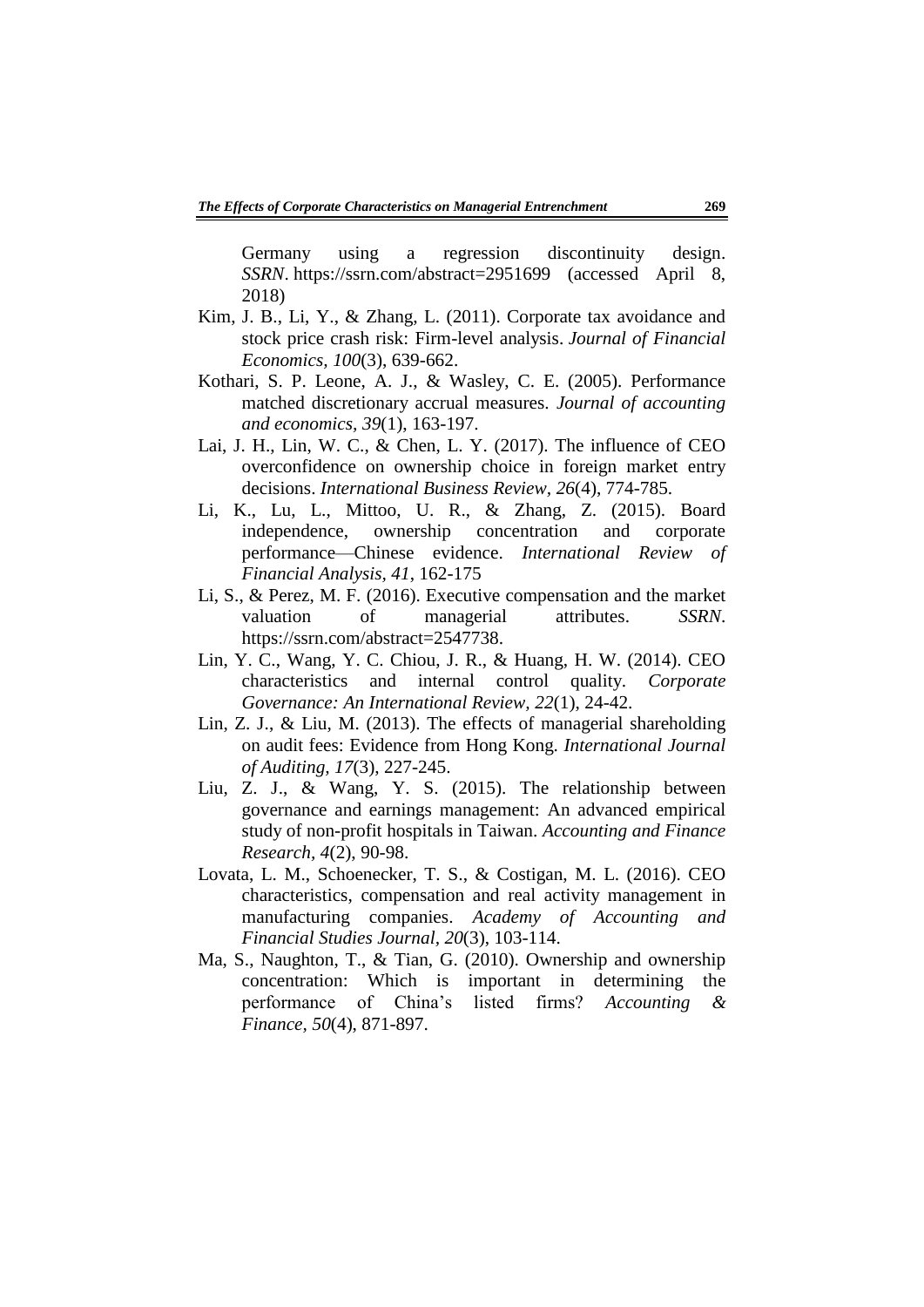- Mazur, M., & Salganik-Shoshan, G. (2016). Teaming up and quiet intervention: The impact of institutional investors on executive compensation policies. *Journal of Financial Markets, 35*, 65-83.
- Minnick, K., & Noga, T. (2010). Do corporate governance characteristics influence tax management? *Journal of Corporate Finance, 16*(5), 703-718.
- Mitra, S., Hossain, M., & Jain, P. (2013). Product market power and management's action to avoid earnings disappointment. *Review of Quantitative Finance and Accounting, 41*(4), 585-610.
- Mohamed, E. B., Baccar, A., Fairchild, R., & Bouri, A. (2012). Does corporate governance affect managerial optimism? Evidence from NYSE panel data firms. *International Journal of Euro-Mediterranean Studies, 5*(10), 41-56.
- Mustapha, M., & Che Ahmad, A. (2011). Agency theory and managerial ownership: Evidence from Malaysia. *Managerial Auditing Journal, 26*(5), 419-436.
- Nahar Abdullah, S., Zalina Mohamad Yusof, N., & Naimi Mohamad Nor, M. (2010). Financial restatements and corporate governance among Malaysian listed companies. *Managerial Auditing Journal, 25*(6), 526-552.
- Nguyen, B. D. (2011). Ownership structure and board characteristics as determinants of CEO turnover in French-listed companies. *Finance, 32*(2), 53-89.
- Otto, C. A. (2014). CEO optimism and incentive compensation. *Journal of Financial Economics, 114*(2), 366-404.
- Pinto, M. B. & Leal, R. P. C. (2013). Ownership concentration, top management and board compensation. *Revista de Administração Contemporânea, 17*(3), 304-324.
- Rakoto, P. (2012). Corporate Governance , Excessive Stock Option Compensation And Earnings Restatement : Evidence From Canada. In *2nd Annual International Conference On Accounting And Finance* (AF2012) (Pp. 1 –6).
- Rashid, A. (2015). Revisiting agency theory: Evidence of board independence and agency cost from Bangladesh. *Journal of Business Ethics, 130*(1), 181-198.
- Reddy, K. Abidin, S., & You, L. (2015). Does corporate governance matter in determining CEO compensation in the publicly listed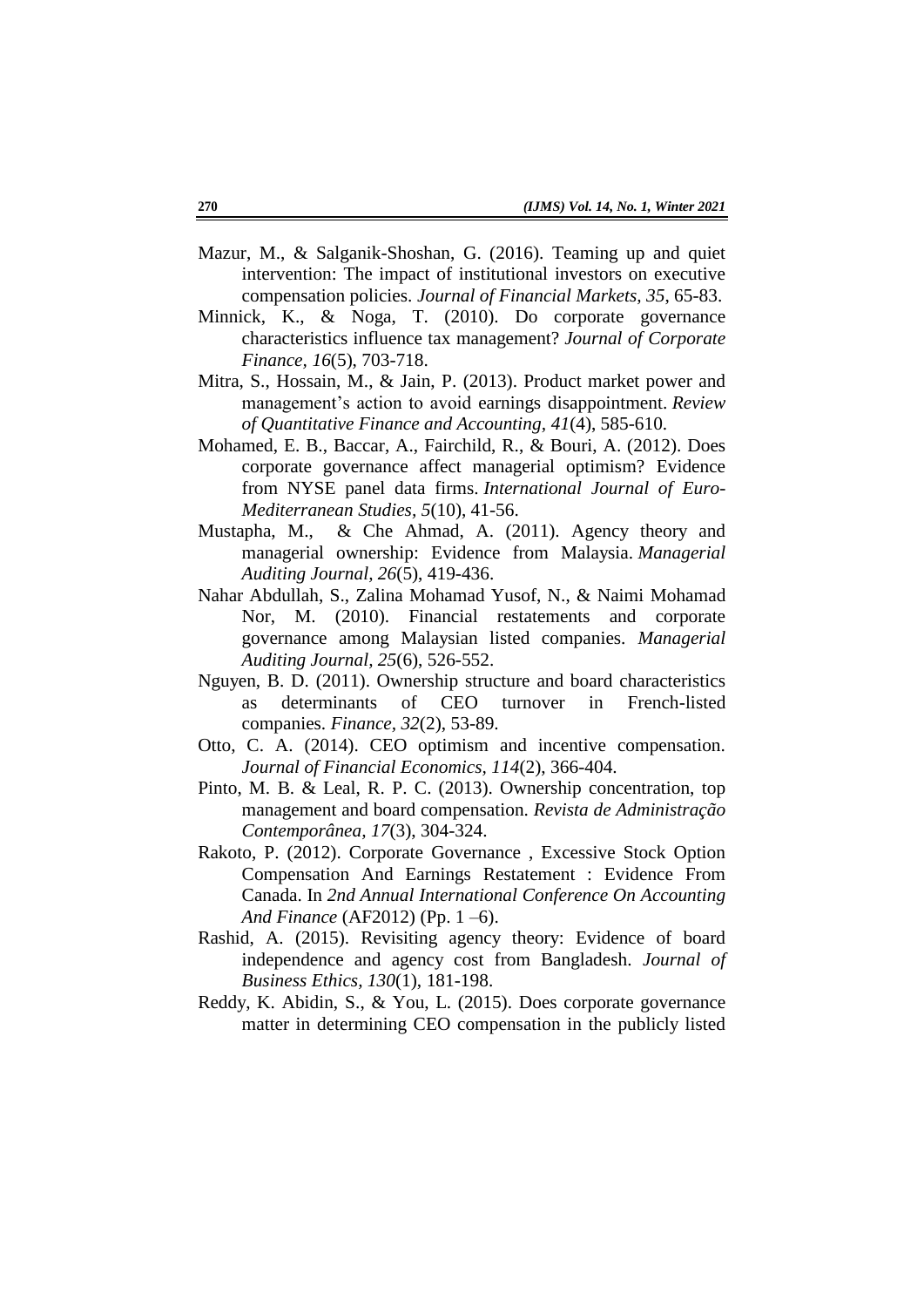companies in New Zealand? An empirical investigation. *Managerial Finance, 41*(3), 301-327.

- Salas, J. M. (2010). Entrenchment, governance, and the stock price reaction to sudden executive deaths. *Journal of Banking & Finance, 34*(3), 656-666.
- Salehi, A. A. & Kamardin, H. (2015). The Relationship between CEO dualities, directors' independence and discretionary accruals in the Nigerian industrial goods companies. *European Journal of Accounting, Auditing and Finance Research, 12*(12), 1-16,
- Salehi, M., & Mohammadi Moghadam, S. (2019). The relationship between management characteristics and firm performance. *Competitiveness Review, 29*(4), 440-461. https://doi.org/10.1108/CR-11-2018-0070
- Salehi, M., Mahmoudabadi, M., & Adibian, M. (2018). The relationship between managerial entrenchment, earnings management and firm innovation, *International Journal of Productivity and Performance Management, 67*(9), 2089-2107. https://doi.org/10.1108/IJPPM-03-2018-0097
- Scott, R. W. (2014). Do institutional investors alleviate agency problems by influencing payout policy in firms with poor investment opportunities? *Accounting and Finance Research, 3*(3), 43- 57, https://doi.org/10.5430/afr.v3n3p43
- Shayan-Nia, M. Sinnadurai, P. Mohd-Sanusi, Z. & Hermawan, A. N. A. (2017). How efficient ownership structure monitors income manipulation? Evidence of real earnings management among Malaysian firms. *Research in International Business and Finance, 41*(13), 54-66.
- Supangco, V. T. (2016). CEO duality and board independence. *Philippine Management Review, 10*(1), 59-67.
- Supriyaningsih, S., & Fuad, F. (2017). The influence of audit committee characteristics on real earnings management. *Jurnal Akuntansi Dan Auditing, 13*(1), 61-79.
- Tan, Q. M., Liu, P., Jing, M. Y., & Dong, X. F. (2015). Board Independence and Performance of Listed SMEsin China: Based on the Perspective of Concentrated Ownership. In *Proceedings of the 21st International Conference on Industrial Engineering*